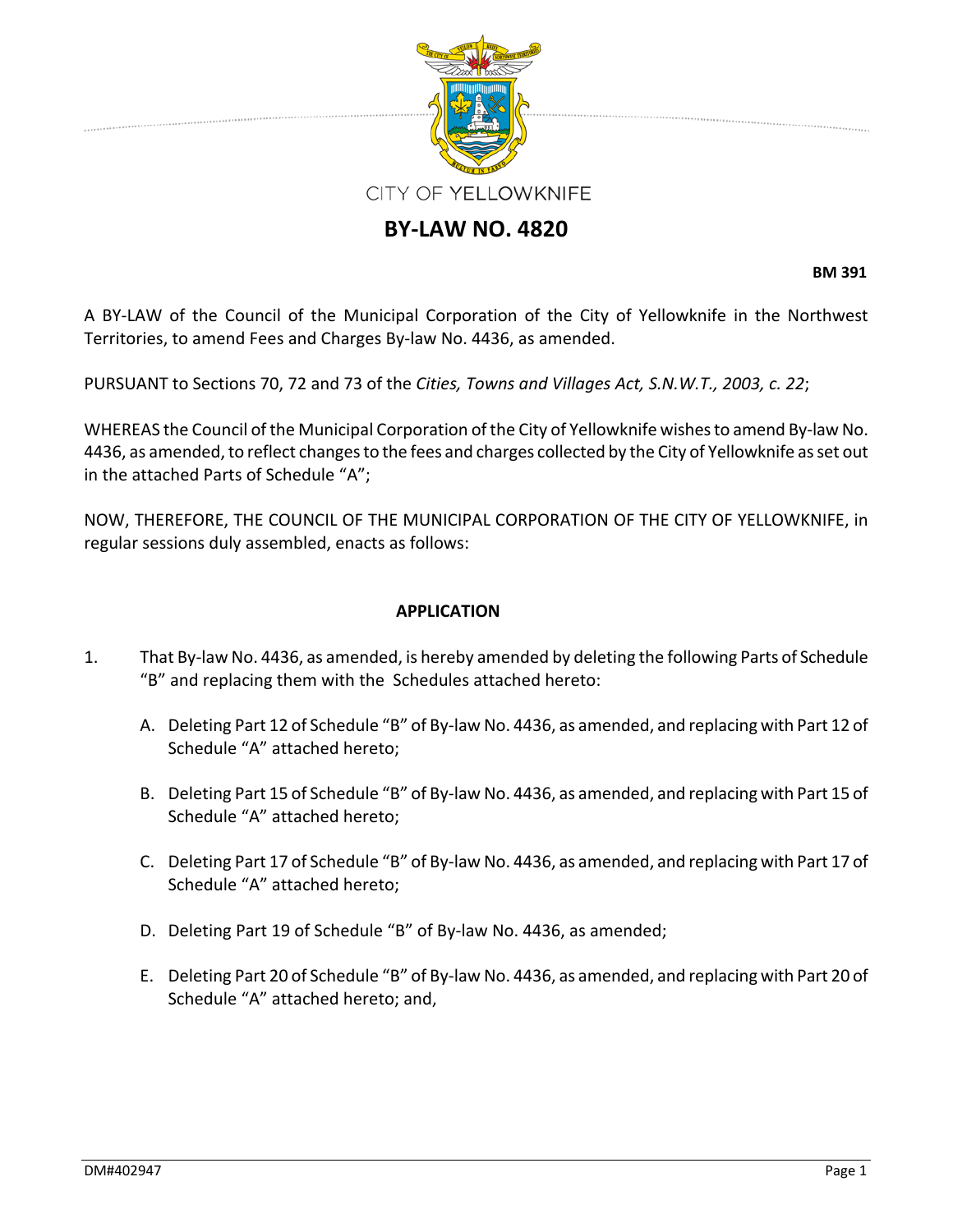#### **EFFECT**

That this by-law shall come into effect upon receiving Third Reading and otherwise meets the  $2.$ requirements of Section 75 of the Cities, Towns and Villages Act.

| $\frac{1}{\sqrt{2}}$ day of $\frac{1}{\sqrt{2}}$<br>CEMISER A.D. 2014.<br>Read a First time this |                                                                                                                 |  |
|--------------------------------------------------------------------------------------------------|-----------------------------------------------------------------------------------------------------------------|--|
|                                                                                                  | Mayor                                                                                                           |  |
|                                                                                                  |                                                                                                                 |  |
|                                                                                                  | <b>City Administrator</b>                                                                                       |  |
| Read a Second Time this 5 day of <b>OCCEMBER</b> , A.D. 2014.                                    |                                                                                                                 |  |
|                                                                                                  | Mayor                                                                                                           |  |
|                                                                                                  | Comma de ata<br><b>City Administrator</b>                                                                       |  |
|                                                                                                  |                                                                                                                 |  |
| 15<br>Read a Third Time and Finally Passed this                                                  | $\rule{1em}{0.15mm}$ day of $\bigcup$ (AMISER , A.D., 2014.                                                     |  |
|                                                                                                  | and the state of the state of the state of the state of the state of the state of the state of the state of the |  |

Weyck  $|$  a Mayor

**City Administrator**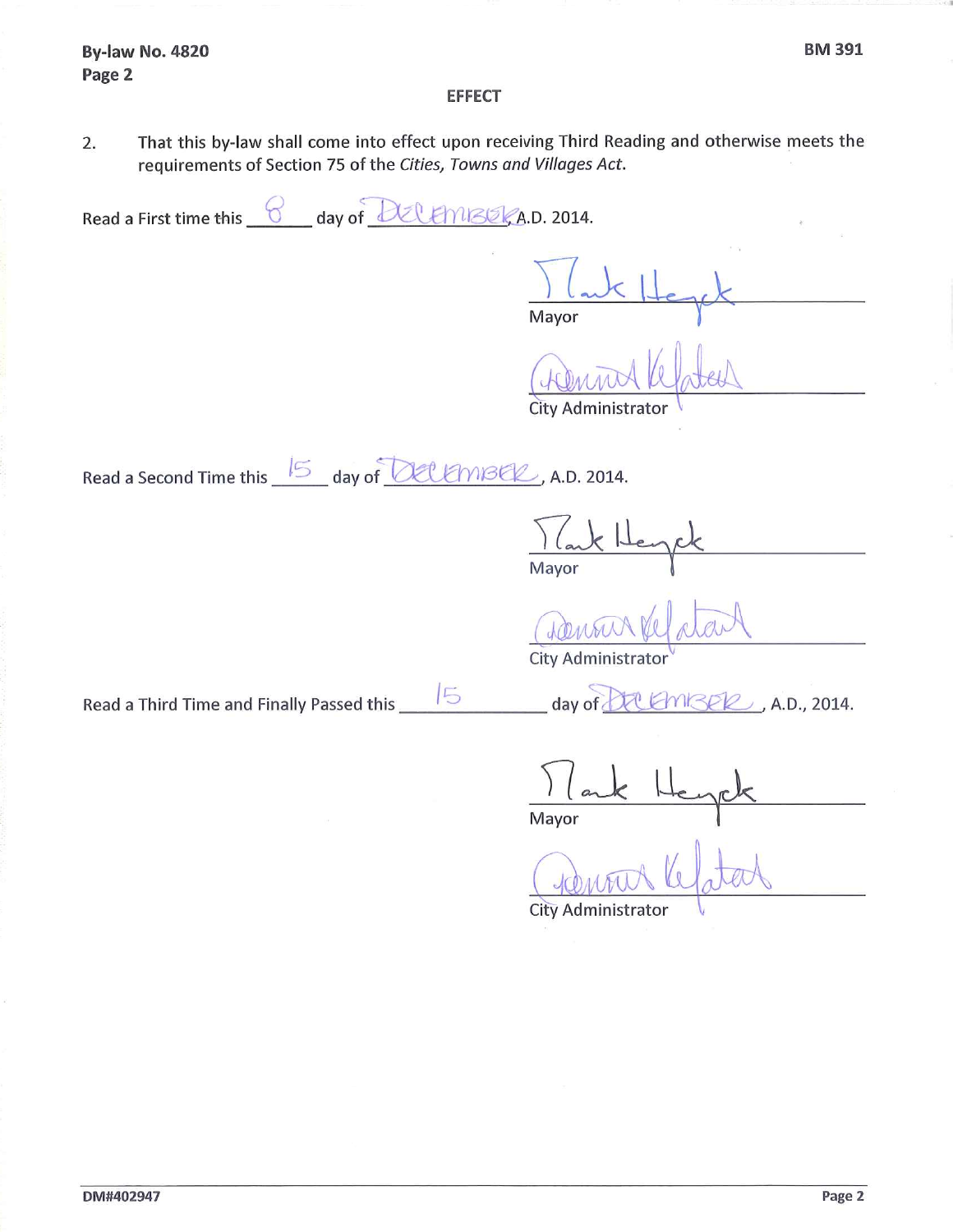## **By-law No. 4820** Page 3

I hereby certify that this by-law has been made in accordance with the requirements of the Cities, Towns and Villages Act and the by-laws of the Municipal Corporation of the City of Yellowknife.

City Administrator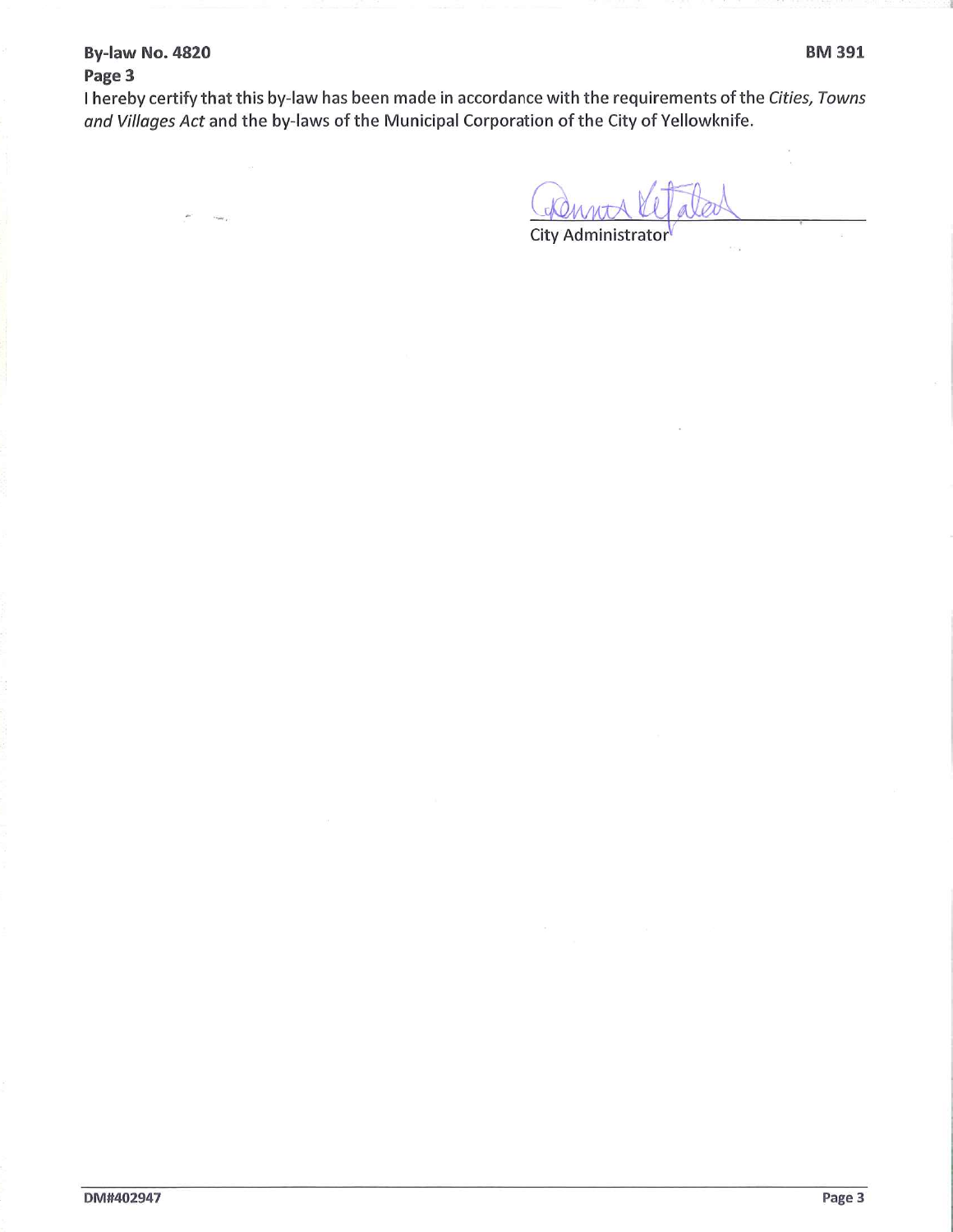## Schedule "A"

## **PART 12** – Recreation and Parks Related Fees\* (Public Parks and Recreation By‐law No. 4564)

| <b>ARENAS</b>                                 |                                   |
|-----------------------------------------------|-----------------------------------|
| <b>Ice Arena Rental</b>                       | FEE (Effective September 1, 2014) |
| Adults (prime)                                | \$162.00/hour                     |
| Adults (non prime) (75% of prime)             | \$123.00/hour                     |
| Youth (prime)                                 | \$81.25/hour                      |
| Youth (non prime) (75% of prime)              | \$61.75/hour                      |
| Adult/Youth (prime)                           | \$121.75/hour                     |
| Adult/Youth (non prime) (75% of prime)        | \$92.25/hour                      |
| Noon hour Adult Shinny or Skate               | \$4.00 per person                 |
| <b>Non-Ice Arena Rental (Sports Activity)</b> | FEE (Effective September 1, 2014) |
| Adult                                         | \$88.00/hour                      |
| Adult/Youth                                   | \$64.75/hour                      |
| Youth                                         | \$45.50/hour                      |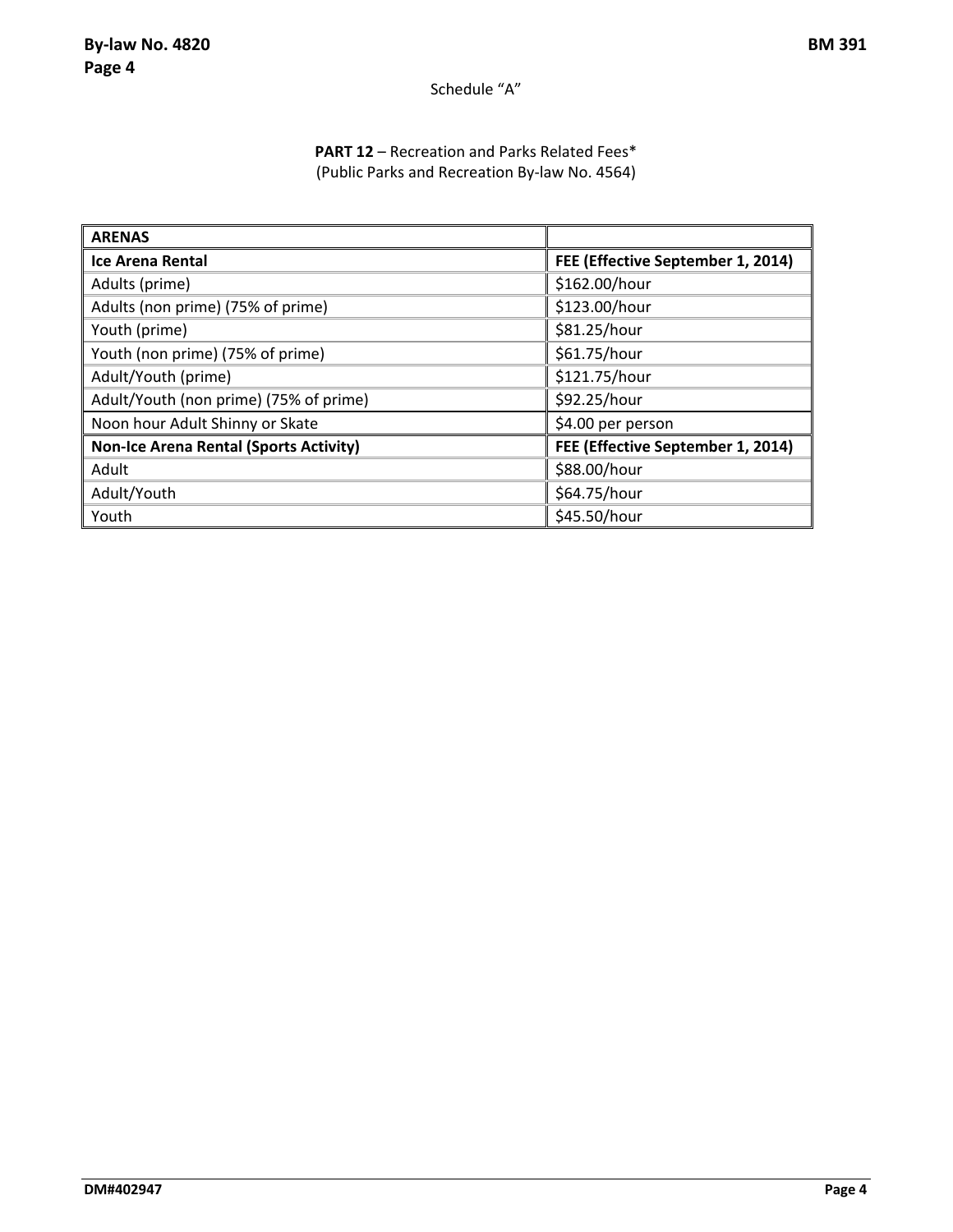| <b>PROGRAM OR SERVICE</b>                        | FEE (Effective September 1, 2014)       |
|--------------------------------------------------|-----------------------------------------|
| <b>Liquor Licensed Events at City Facilities</b> | A \$500.00 maintenance/damage           |
|                                                  | deposit is required for liquor          |
|                                                  | licensed events at all City facilities. |
|                                                  | The deposit will be refunded            |
|                                                  | following an inspection of the          |
|                                                  | facility by a representative of the     |
|                                                  | <b>Community Services Department.</b>   |

| <b>Main Floor Rental (Non-ice Activity)</b>                     | FEE (Effective September 1, 2014)  |
|-----------------------------------------------------------------|------------------------------------|
| Special Events (Additional services at cost)                    | Non-Profit Groups - \$1,649.25/day |
|                                                                 |                                    |
|                                                                 | <b>Profit or Commercial Groups</b> |
|                                                                 | $-$ \$2,535.50/day                 |
|                                                                 | \$37.00/day                        |
| Auxiliary Power Supply (reel/day) (YK Arena only)               |                                    |
|                                                                 | \$148.00/day                       |
| 'A' Frame Connector/ Power Cart Connection                      |                                    |
| Coin operated Skate Sharpener Space                             | \$148.00/month                     |
| <b>Bank Machine Space</b>                                       | \$148.00/month                     |
| *Floor Rental includes up to 200 chairs/80 Tables               |                                    |
| <b>Multiplex Convention Rate</b>                                | FEE (Effective September 1, 2014)  |
| This rate applies when all elements of facility are booked by a | \$4,215.50/day                     |
| single user (i.e., both arenas, gym, meeting room and lobby)and |                                    |
| includes 400 chairs and 160 tables                              |                                    |
|                                                                 |                                    |
| <b>Portable Floor Rental</b>                                    | FEE (Effective September 1, 2014)  |
| One Day (Includes set-up & take down)                           | \$1,753.50/day                     |
| Each Additional Day                                             | \$975.00/day                       |
| <b>Other</b>                                                    | FEE (Effective September 1, 2014)  |
| Arena Lobby                                                     | \$202.75/day or \$16.25/hour       |
|                                                                 |                                    |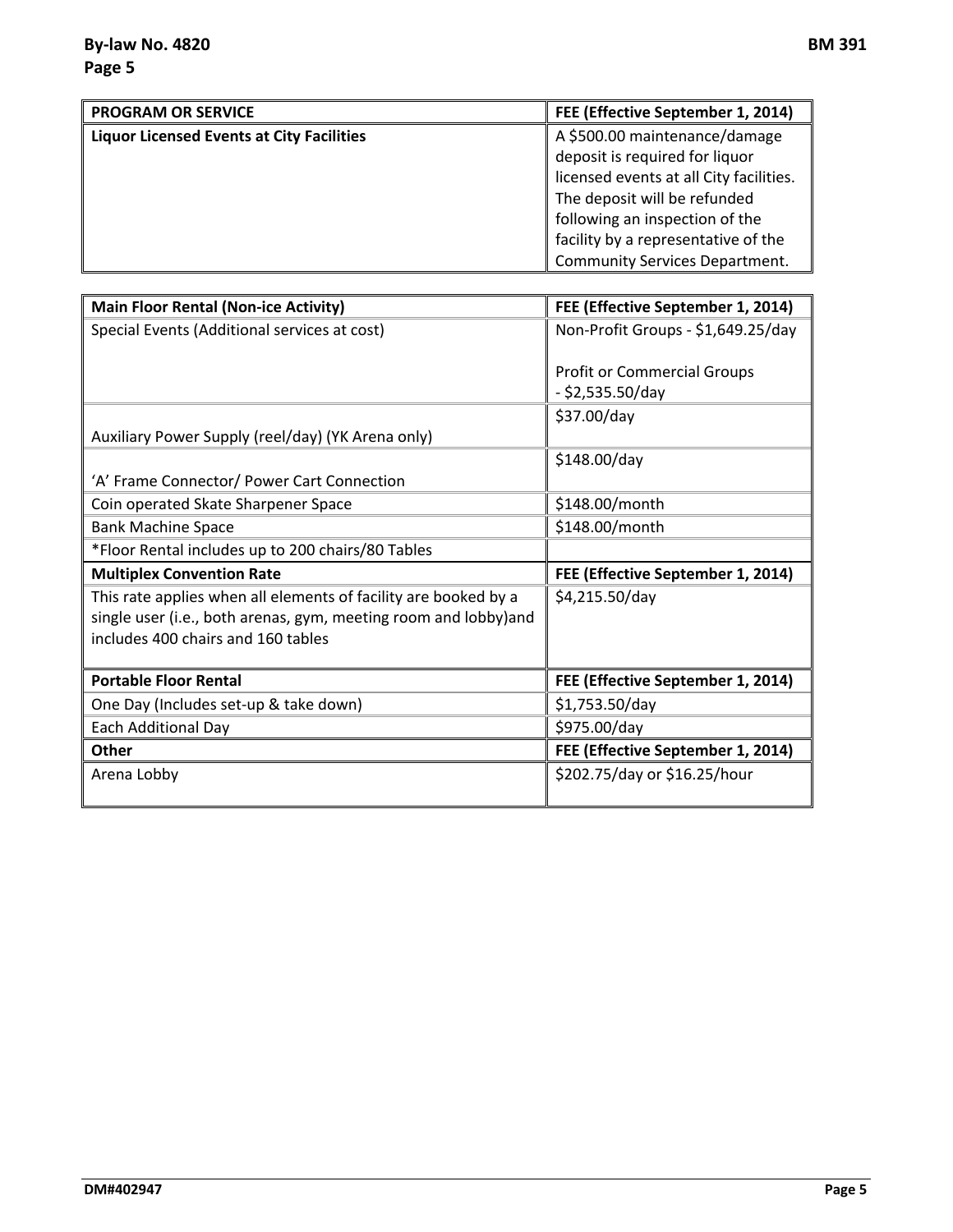| <b>PROGRAM OR SERVICE</b>                                                                | FEE (Effective September 1, 2014)    |  |
|------------------------------------------------------------------------------------------|--------------------------------------|--|
| Exclusive use of Yellowknife Community Arena ("YKCA") parking                            | Non-Profit - \$686.00/day + \$100.00 |  |
| lot                                                                                      | refundable deposit                   |  |
| (includes full access to arena washroom, provided that the                               |                                      |  |
| rental does not conflict with any regularly scheduled events or                          | Commercial or Profit -               |  |
| programs being held in the existing facilities)                                          | $$1,299.00/day + $100.00$            |  |
|                                                                                          | refundable deposit                   |  |
| YKCA Car Washes                                                                          | \$70.50/day                          |  |
| <b>Advertising in City Arenas (See NOTE below)</b>                                       | FEE (Effective September 1, 2014)    |  |
| 4' x 8' Sign on the Wall                                                                 | \$636.50/per sign/per year           |  |
| (YKCA Only)                                                                              |                                      |  |
| 4'x 8' Sign on the ice level boards                                                      | \$848.75/per sign/per year           |  |
| Name and Logo on center ice surface                                                      | \$1,167.00/per ice surface/per year  |  |
| Name and Logo on non-center ice surface                                                  | \$824.00/per logo/year               |  |
| Zamboni                                                                                  | \$2,228.00/per ice surface/per year  |  |
| (NOTE) 15% discount off total advertising rates if advertising in more than one facility |                                      |  |

| <b>Fieldhouse Rentals</b>              | FEE (Effective September 1, 2014) |
|----------------------------------------|-----------------------------------|
| <b>Commercial/For Profit Group</b>     | \$2,535.50/day                    |
| Adults (prime)                         | \$113.75/hour                     |
| Adults (non prime) (75% of prime)      | \$85.50/hour                      |
| Adults (Off Season)                    | \$59.50/hour                      |
| Youth (prime)                          | \$57.00/hour                      |
| Youth (non prime) (75% of prime)       | \$43.75/hour                      |
| Youth (Off Season)                     | \$30.00/hour                      |
| Adult/Youth (prime)                    | \$85.25/hour                      |
| Adult/Youth (non prime) (75% of prime) | \$65.25/hour                      |
| Adult/Youth (Off Season)               | \$45.00/hour                      |
| <b>OFF SEASON</b>                      | May 1 to August 30                |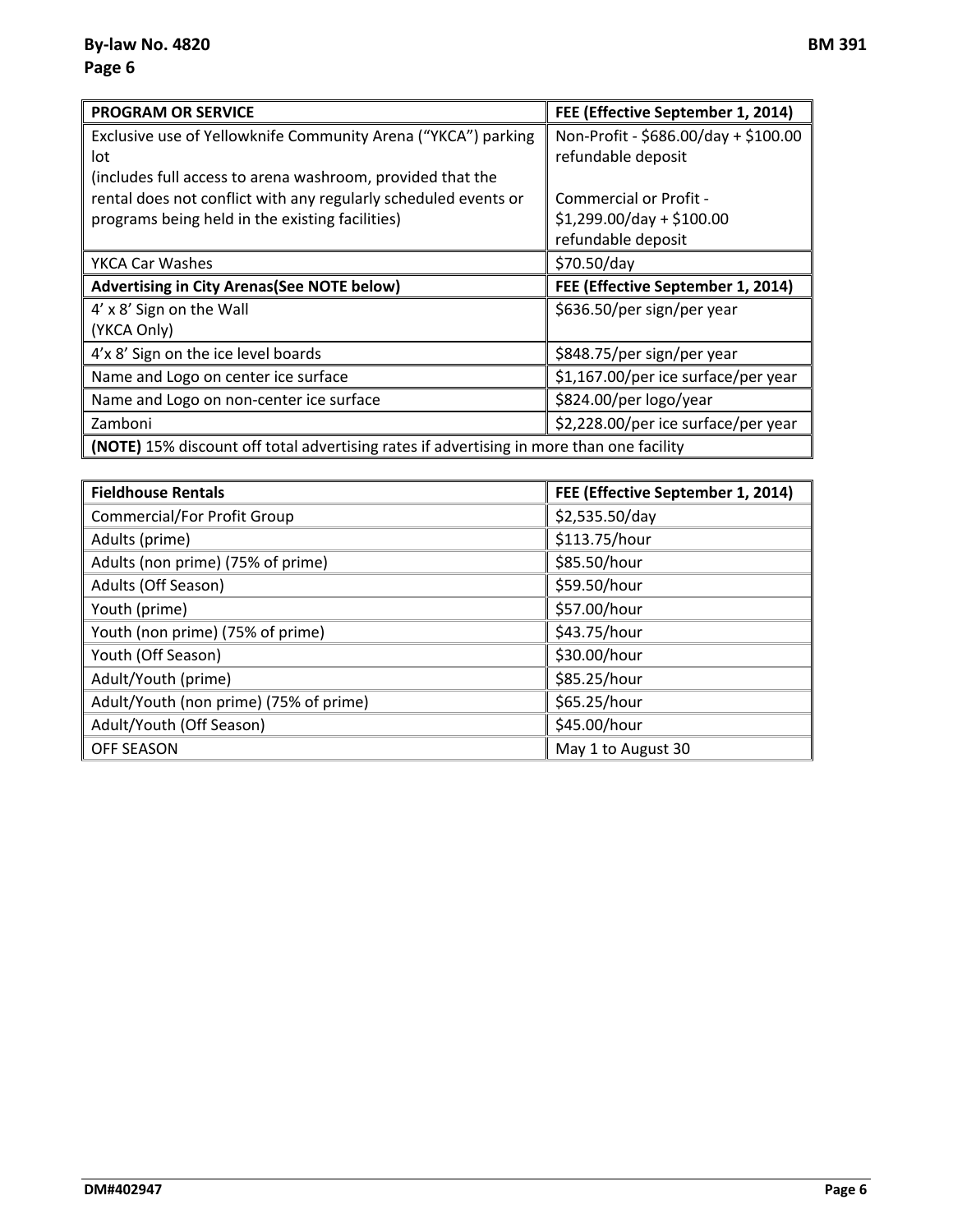| <b>Advertising in Fieldhouse (See NOTE below)</b>                                                      | FEE (Effective September 1, 2014) |
|--------------------------------------------------------------------------------------------------------|-----------------------------------|
| Field Board Advertisements:                                                                            |                                   |
| Small - including players gates & maintenance gates<br>a)<br>(sizes range from 46" x 47" to 28" x 38") | \$618.00/year                     |
| b) Large (approximately $46'' \times 102''$ )                                                          |                                   |
|                                                                                                        | \$824.00/year                     |
| Field gates<br>C)                                                                                      |                                   |
|                                                                                                        | \$824.00/year                     |
| Glass panels (10" high x 27" long)<br>d)                                                               |                                   |
|                                                                                                        | \$309.00/year                     |
| Track Level Banners (4' x 8')                                                                          | \$824.00/year                     |
| Sponsorship opportunities available                                                                    | Contact the Director of Community |
|                                                                                                        | Services for more details.        |
| <b>(NOTE)</b> 15% discount off total advertising rates if advertising in                               |                                   |
| more than one facility                                                                                 |                                   |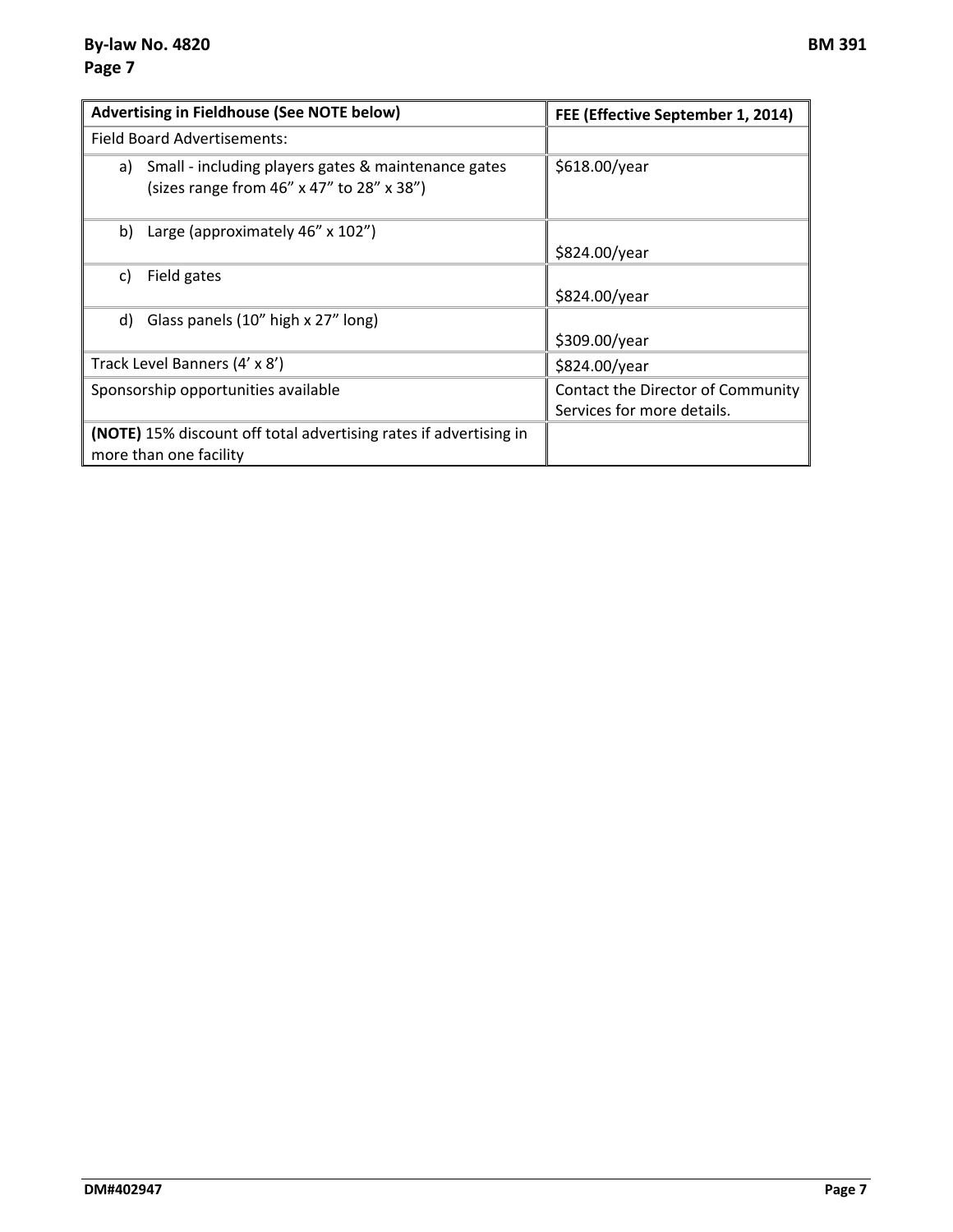| <b>RUTH INCH MEMORIAL POOL</b>                                                              |                                   |
|---------------------------------------------------------------------------------------------|-----------------------------------|
| <b>Group Rentals</b>                                                                        | FEE (Effective September 1, 2014) |
| Youth/Student (prime)                                                                       | \$88.00/hour                      |
| Youth/Student (non prime) (75% of prime)                                                    | \$66.75/hour                      |
| Youth/Adult Private (prime)                                                                 | \$131.75/hour                     |
| Youth/Adult Private (non prime) (75% of prime)                                              | \$100.00/hour                     |
| Adult Private (prime)                                                                       | \$175.50/hour                     |
| Adult Private (non prime) (75% of prime)                                                    | \$133.00/hour                     |
| Commercial/For profit Group (prime)                                                         | \$251.50/hour                     |
| Commercial/For profit Group (non prime) (75% of prime)                                      | \$191.00/hour                     |
| Youth (Shared) (prime)                                                                      | \$46.25/hour                      |
| Youth (Shared) (non prime) (75% of prime)                                                   | \$35.50/hour                      |
| Adult (Shared) (prime)                                                                      | \$92.00/hour                      |
| Adult (Shared) (non prime) (75% of prime)                                                   | \$70.50/hour                      |
| Youth/Adult (Shared) (prime)                                                                | \$67.75/hour                      |
| Youth/Adult (Shared) (non prime) (75% of prime)                                             | \$52.00/hour                      |
| (Shared rentals are two or more groups using the facility)                                  |                                   |
| Youth/Student Lane Rental (prime)                                                           | \$20.25/hour                      |
| Youth/Student Lane Rental (non prime) (75% of prime)                                        | \$16.00/hour                      |
| Adult Lane Rental (prime)                                                                   | \$40.00/hour                      |
| Adult Lane Rental (non prime) (75% of prime)                                                | \$31.50/hour                      |
| Youth/Adult Lane Rental (prime)                                                             | \$29.75/hour                      |
| Youth/Adult Lane Rental (non prime) (75% of prime)                                          | \$23.50/hour                      |
| Sundeck (Barbecues are included)                                                            | \$35.75/hour                      |
| <b>Additional Lifeguards</b>                                                                | \$49.25/hour                      |
| <b>Lesson Fees</b>                                                                          | FEE (Effective September 1, 2014) |
| Red Cross, Life Saving Swim Program (30 minutes)                                            | \$56.25/program                   |
| Red Cross, Life Saving and Specialized Swim Programs (45-60<br>minutes)                     | \$63.75/program                   |
| Private Lessons - Youth                                                                     | \$49.25/hour                      |
| Private Lessons - Adult                                                                     | \$49.25/hour                      |
| <b>Advertising at Ruth Inch Memorial Pool (See NOTE Below)</b>                              | FEE (Effective September 1, 2014) |
| 4' x 8' Sign on the wall                                                                    | \$636.50/year                     |
| 53" x 9.5" Sign on the front railing                                                        | \$344.75/year                     |
| (NOTE) 15% discount off total advertising rates if advertising in<br>more than one facility |                                   |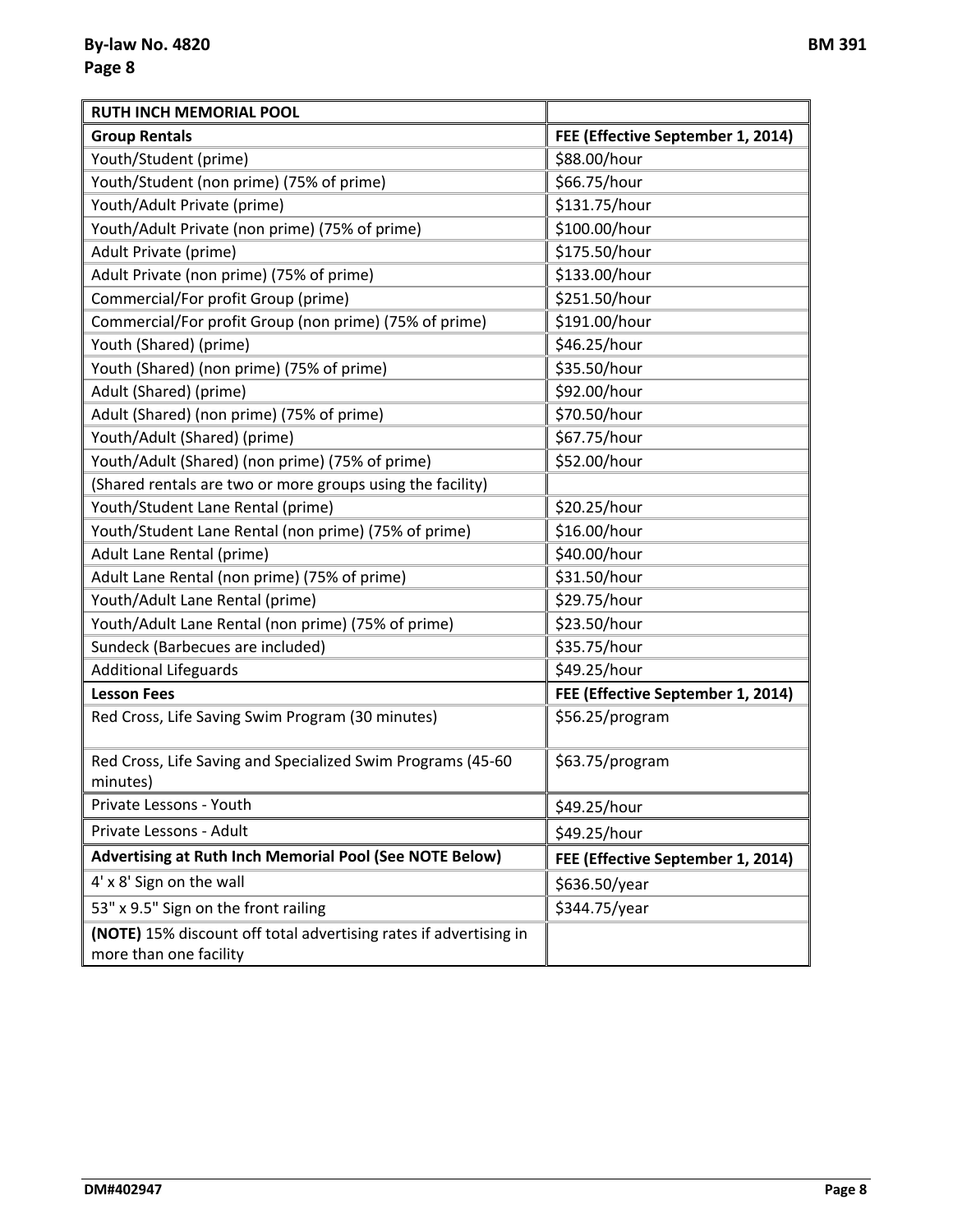#### **Consolidated Facilities fees come into effect September 1, 2014.**

Facilities covered under this section include Ruth Inch Memorial Pool, Multiplex, Yellowknife Community Arena and the Fieldhouse

|                         | <b>SINGLE</b><br><b>ADMISSION</b> | <b>PUNCH PASS</b><br>(min.10)<br>passes)** | <b>1 MONTH</b><br><b>FLEXI</b><br>PASS** | <b>3 MONTH</b><br><b>FLEXI PASS</b><br>$(-5%)$ | <b>6 MONTH</b><br><b>FLEXI PASS</b><br>$(-10%)$ | <b>ONE YEAR</b><br><b>FLEXI</b><br>PASS**<br>$(-15%)$ |
|-------------------------|-----------------------------------|--------------------------------------------|------------------------------------------|------------------------------------------------|-------------------------------------------------|-------------------------------------------------------|
| Under 2 yrs.            | Free                              | N/A                                        | Free                                     | Free                                           | Free                                            | Free                                                  |
| Preschool (2-6)         | \$3.50                            | 15% discount                               | \$25.25                                  | \$71.75                                        | \$135.50                                        | \$255.50                                              |
| Youth<br>$(7-12)$       | \$4.50                            | 15% discount                               | \$34.25                                  | \$97.25                                        | \$184.75                                        | \$348.75                                              |
| <b>Students (13-17)</b> | \$5.50                            | 15% discount                               | \$41.25                                  | \$117.00                                       | \$221.25                                        | \$418.25                                              |
| Adult<br>$(18-59)$      | \$6.50                            | 15% discount                               | \$52.50                                  | \$149.25                                       | \$263.50                                        | \$534.25                                              |
| Seniors (60+)           | \$5.50                            | 15% discount                               | \$41.25                                  | \$117.00                                       | \$221.25                                        | \$418.25                                              |
| Family                  | \$14.00                           | N/A                                        | \$114.00                                 | \$324.75                                       | \$615.00                                        | \$1,161.25                                            |
| Playgroup               | \$15.25                           | 15% discount                               | \$150.50                                 | \$428.50                                       | \$811.50                                        | \$1,532.75                                            |
| Aquafit                 | \$8.00                            | 15% discount                               | \$66.50                                  | \$188.50                                       | \$356.75                                        | \$673.25                                              |

**\*\***Punch Passes = minimum of 10 to be purchased at one time, photo scan card, no expiry.

**\*\***Flexi Pass = unlimited visits within timeframe, expires at end of timeframe – NO EXCEPTIONS – photo scan card access to all venues.

**\*\***One year Flexi Pass payment plan = pay 30% up front then monthly fee for remaining 9 months.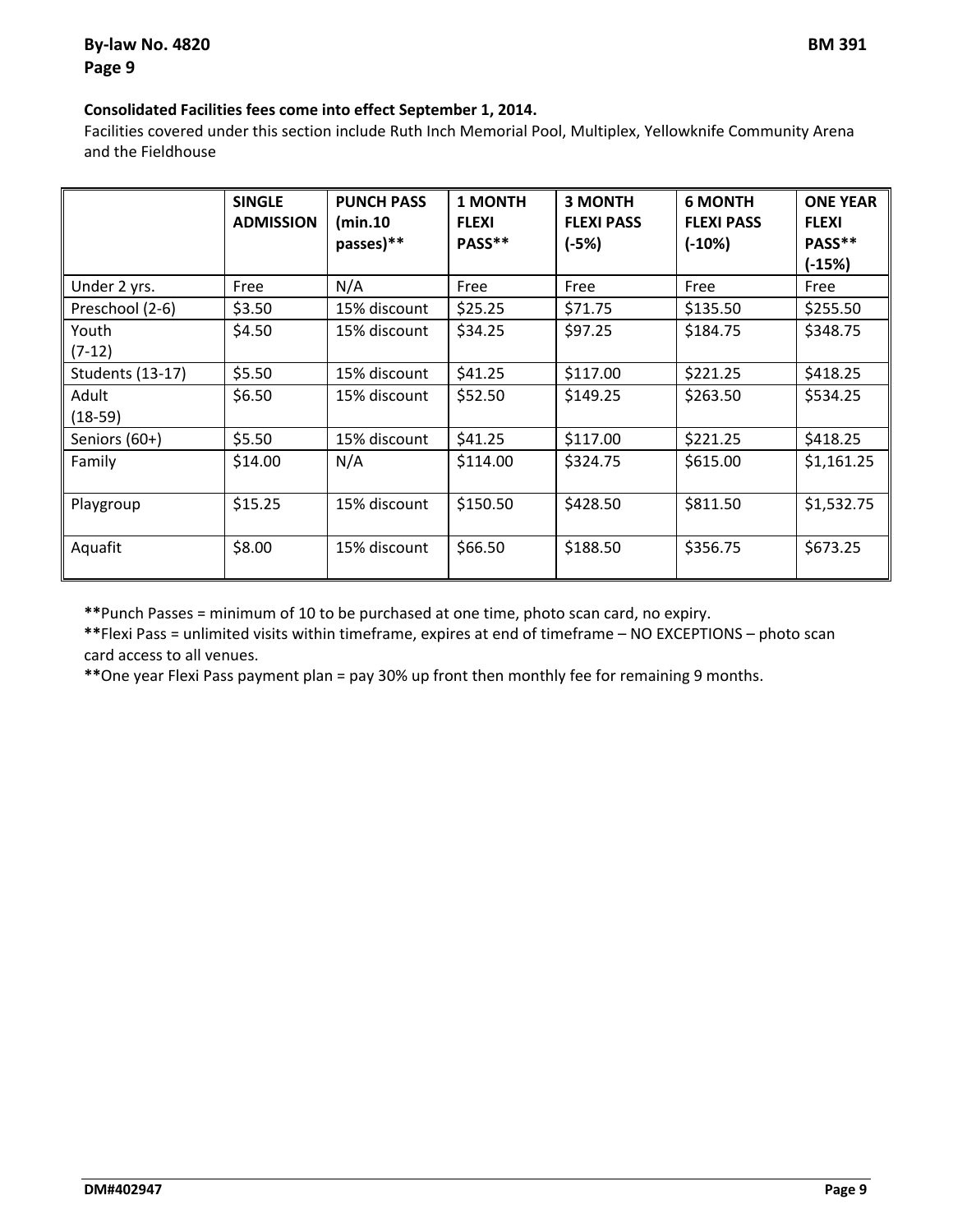| <b>SCHOOL RENTAL</b>                                                                                                                                    | FEE (Effective September 1, 2014)                                                                                                                                   |
|---------------------------------------------------------------------------------------------------------------------------------------------------------|---------------------------------------------------------------------------------------------------------------------------------------------------------------------|
| <b>Large Gyms</b>                                                                                                                                       |                                                                                                                                                                     |
| Sir John, St. Pat's & Weledeh schools                                                                                                                   |                                                                                                                                                                     |
| Youth                                                                                                                                                   | \$28.00/50 min.                                                                                                                                                     |
| Youth/Adult                                                                                                                                             | \$41.50/50 min.                                                                                                                                                     |
| Adult                                                                                                                                                   | \$55.50/50 min.                                                                                                                                                     |
| <b>Medium Gyms</b>                                                                                                                                      |                                                                                                                                                                     |
| J.H. Sissons, Range Lake, St. Joseph & Wm. McDonald schools, Multiplex gym                                                                              |                                                                                                                                                                     |
| Youth                                                                                                                                                   | \$20.00/50 min.                                                                                                                                                     |
| Youth/Adult                                                                                                                                             | \$29.75/50 min.                                                                                                                                                     |
| Adult                                                                                                                                                   | \$39.50/50 min.                                                                                                                                                     |
| Multiplex Gym - Corporate, Bingos & Fundraising<br>(Tradeshows, Conferences, Parties, Private Functions,<br>Weddings, Dances, Concerts, Cabarets, etc.) | \$119.25 for floor coverings<br>\$746.75 for Daily Gym Rental (8<br>hours) or<br>\$87.00 per hour to a maximum of<br>7 hours<br>**Tables, chairs, stage, etc. extra |
| <b>Small Gyms</b>                                                                                                                                       |                                                                                                                                                                     |
| Mildred Hall & N.J. Macpherson schools                                                                                                                  |                                                                                                                                                                     |
| Youth                                                                                                                                                   | \$16.00/50 min.                                                                                                                                                     |
| Youth/Adult                                                                                                                                             | \$23.25/50 min.                                                                                                                                                     |
| Adult                                                                                                                                                   | \$31.25/50 min.                                                                                                                                                     |
| <b>Tournaments/Special Events</b>                                                                                                                       |                                                                                                                                                                     |
| Large<br>-Adult<br>-Youth<br>Medium (other than Multiplex Gym)<br>-Adult<br>-Youth                                                                      | \$445.50/day<br>\$224.50/day<br>\$378.25/day<br>\$191.00/day                                                                                                        |
| <b>Commercial Special Events</b>                                                                                                                        | FEE (Effective September 1, 2014)                                                                                                                                   |
| Weledeh/St. Patrick's school Twin                                                                                                                       | \$148.75/hour                                                                                                                                                       |
| Gymnasium Complex (at above schools)                                                                                                                    | \$1,632.50/day<br>\$827.50/per side                                                                                                                                 |
| <b>Classrooms &amp; Multiplex PSAV Room</b>                                                                                                             | FEE (Effective September 1, 2014)                                                                                                                                   |
| Youth                                                                                                                                                   | \$10.50/hr                                                                                                                                                          |
| Youth/Adult                                                                                                                                             | \$15.50/hr                                                                                                                                                          |
| Adult                                                                                                                                                   | \$20.50/hr                                                                                                                                                          |
| PSAV Arch. Ltd. Meeting Room Corporate                                                                                                                  | \$50.75/hr                                                                                                                                                          |

| <b>ADVERTISING IN RECREATION GUIDE</b> | FEE (Effective September 1, 2014) |
|----------------------------------------|-----------------------------------|
| Inside Full Page                       | $\frac{1}{2}$ \$573.75/issue      |
| Inside Half Page                       | \$327.75/issue \$                 |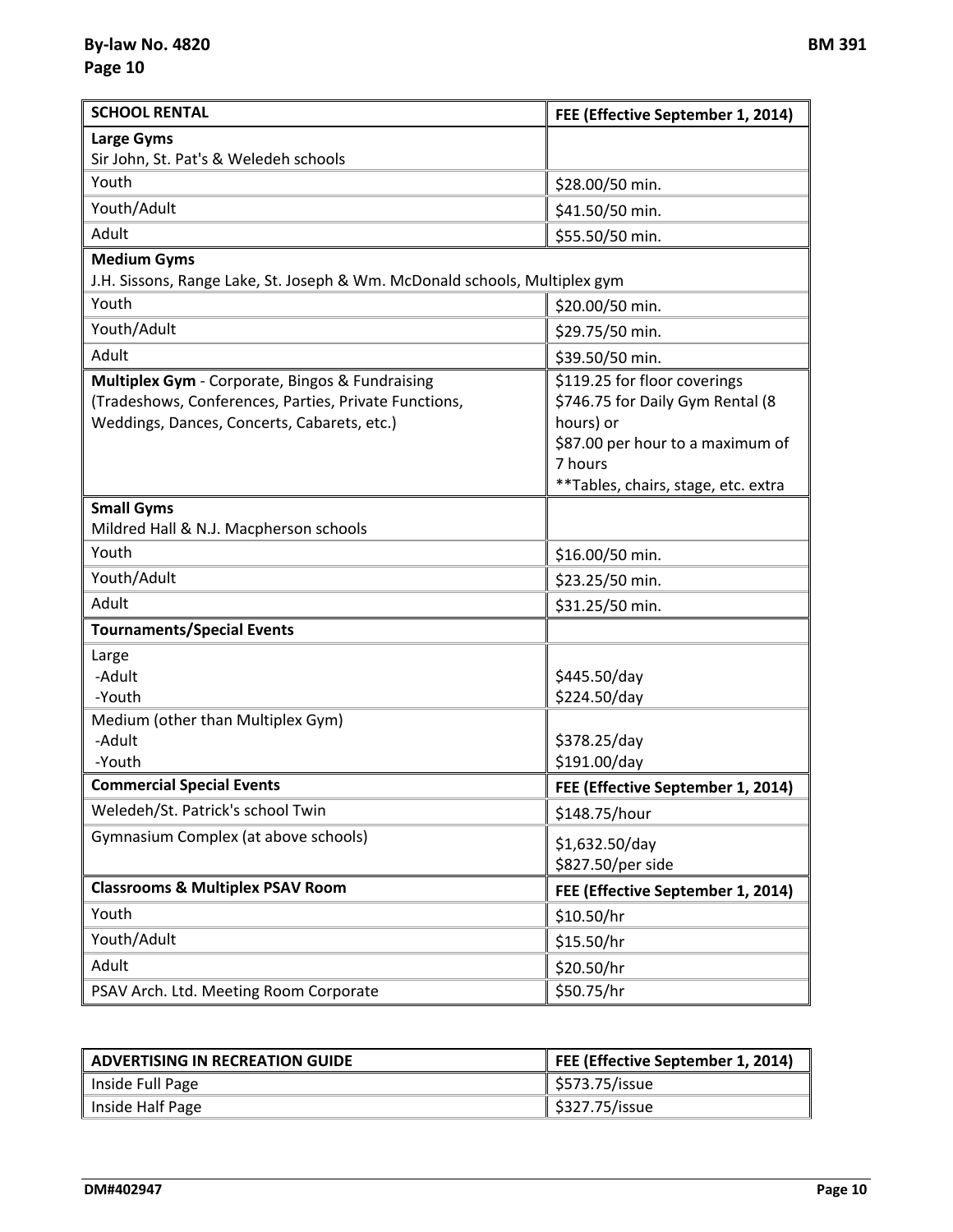### **By‐law No. 4820 BM 391 Page 11**

| Inside Quarter Page                     | \$187.00/issue          |
|-----------------------------------------|-------------------------|
| Inside Eighth Page                      | \$106.00/issue          |
| <b>Program Registration System</b>      |                         |
| Program Registration System Rental      | \$142.25/program/season |
| <b>Additional Administration Fee</b>    | 8% of revenue           |
| Electronic Sign (Community Groups only) |                         |
| Set up charge                           | \$57.00/message         |
| Weekly fee                              | \$6.00/message          |

| <b>OUTDOOR FACILITIES</b>                                                                              | FEE (Effective September 1, 2014) |  |
|--------------------------------------------------------------------------------------------------------|-----------------------------------|--|
| Somba K'e Civic Plaza Amphitheatre                                                                     |                                   |  |
| <b>Hourly Rental</b>                                                                                   | \$60.00                           |  |
| Half day                                                                                               | \$240.50                          |  |
| Full day                                                                                               | \$481.25                          |  |
| Service Building (outside of regular operating hours) - Hourly                                         |                                   |  |
| rental                                                                                                 | \$30.50                           |  |
| Service Building (outside of regular operating hours) - Half day                                       | \$122.00                          |  |
| Service Building (outside of regular operating hours) - Full day                                       | \$244.00                          |  |
| Rotary Waterfront Park - day use area, City Hall back lawn, Government Dock and YKCA Stage Area        |                                   |  |
| Hourly rental                                                                                          | \$32.00                           |  |
| Half day                                                                                               | \$128.00                          |  |
| Full day                                                                                               | \$256.25                          |  |
| <b>Government Dock</b>                                                                                 |                                   |  |
| <b>Seasonal Vending</b>                                                                                | \$500.00                          |  |
| Canoe Storage                                                                                          | \$200.00                          |  |
| Parker Park ball diamonds; St. Joseph's, Wm. McDonald & Range Lake schools soccer fields               |                                   |  |
| <b>Adult Season Use</b>                                                                                | \$253.50/team                     |  |
| <b>Youth Season Use</b>                                                                                | \$126.75/team                     |  |
| <b>Adult Casual Use</b>                                                                                | \$35.25/hour                      |  |
| <b>Youth Casual Use</b>                                                                                | \$18.00/hour                      |  |
| Adult Tournament (per diamond)                                                                         | \$203.25/day                      |  |
| Adult/Youth Tournament (per diamond)                                                                   | \$159.25/day                      |  |
| Youth Tournament (per diamond)                                                                         | \$106.50/day                      |  |
| Tenants are responsible for their own infield maintenance. If the City workforce maintains the fields, |                                   |  |
| the tenant will be charged on a cost of service basis.                                                 |                                   |  |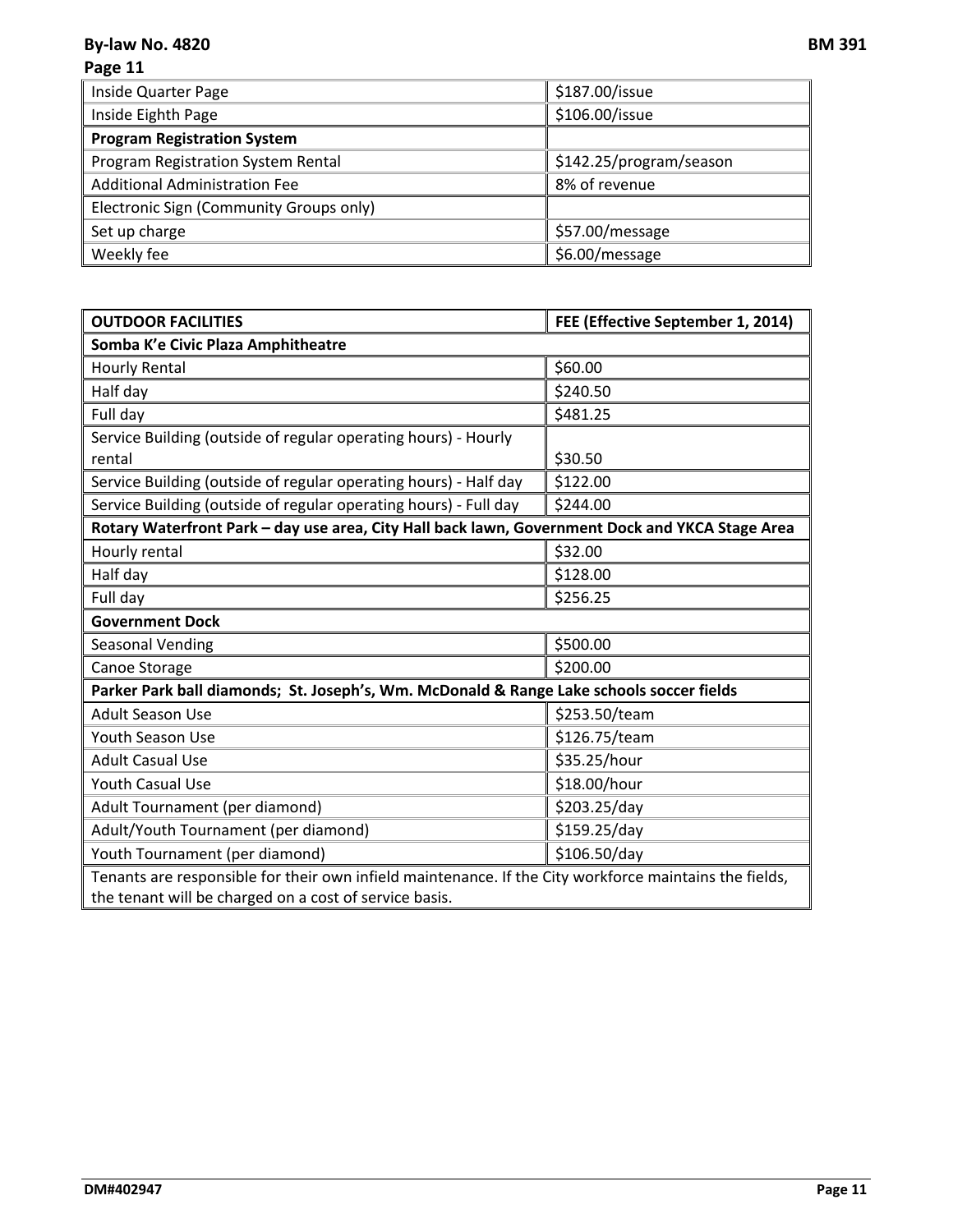| Wm. McDonald, N.J. Macpherson, Mildred Hall & Range Lake schools ball diamonds             |                 |  |
|--------------------------------------------------------------------------------------------|-----------------|--|
| Youth Season Use                                                                           | \$26.50/team    |  |
| Youth Casual Use                                                                           | \$12.75/hour    |  |
| <b>Tennis Courts</b>                                                                       |                 |  |
| Tennis Club seasonal court rental                                                          | \$861.00/season |  |
| Float Plane Dock Rental                                                                    | \$824.00/year   |  |
| \$211.00/day<br><b>Folk On The Rocks site rentals</b>                                      |                 |  |
| \$106.00<br>Folk on the Rocks Sewer Pump Out                                               |                 |  |
| - For all park facility rentals there is a \$300.00 refundable maintenance deposit.        |                 |  |
| - Lessee is responsible for supply of water, security, electricity and washroom pump outs. |                 |  |

| <b>EQUIPMENT RENTAL</b>                                            | FEE (Effective September 1, 2014)             |
|--------------------------------------------------------------------|-----------------------------------------------|
| <b>Equipment Rental</b>                                            | Item/Day                                      |
| Grand Marquis Tent (40' x 60')                                     | $$91.25 + $500$ damage deposit                |
| Additional City setup charge                                       | \$2,065.25                                    |
|                                                                    | \$84.00 (plus \$200.00 refundable<br>deposit) |
| Bleachers (20'x8'; 5-tier; 50 people max.; includes City delivery) |                                               |
| Staging (4'x8'x2'); Metal structures                               | \$25.00/piece/day                             |
| <b>Stairs</b>                                                      |                                               |
| <b>Picnic Tables</b>                                               | \$18.00                                       |
| Folding plastic Tables(2-1/2'x6')                                  | \$9.50                                        |
| Chairs $-$ plastic folding                                         | \$3.50                                        |
|                                                                    | \$48.00/10 sections plus \$200                |
| <b>Security Barricade</b>                                          | damage deposit                                |
| Snow Fencing (100')                                                | \$24.75/100                                   |
| Garbage Cans                                                       | No charge                                     |
| Delivery/Pickup Charge and/or additional staff                     | \$60.00/hr                                    |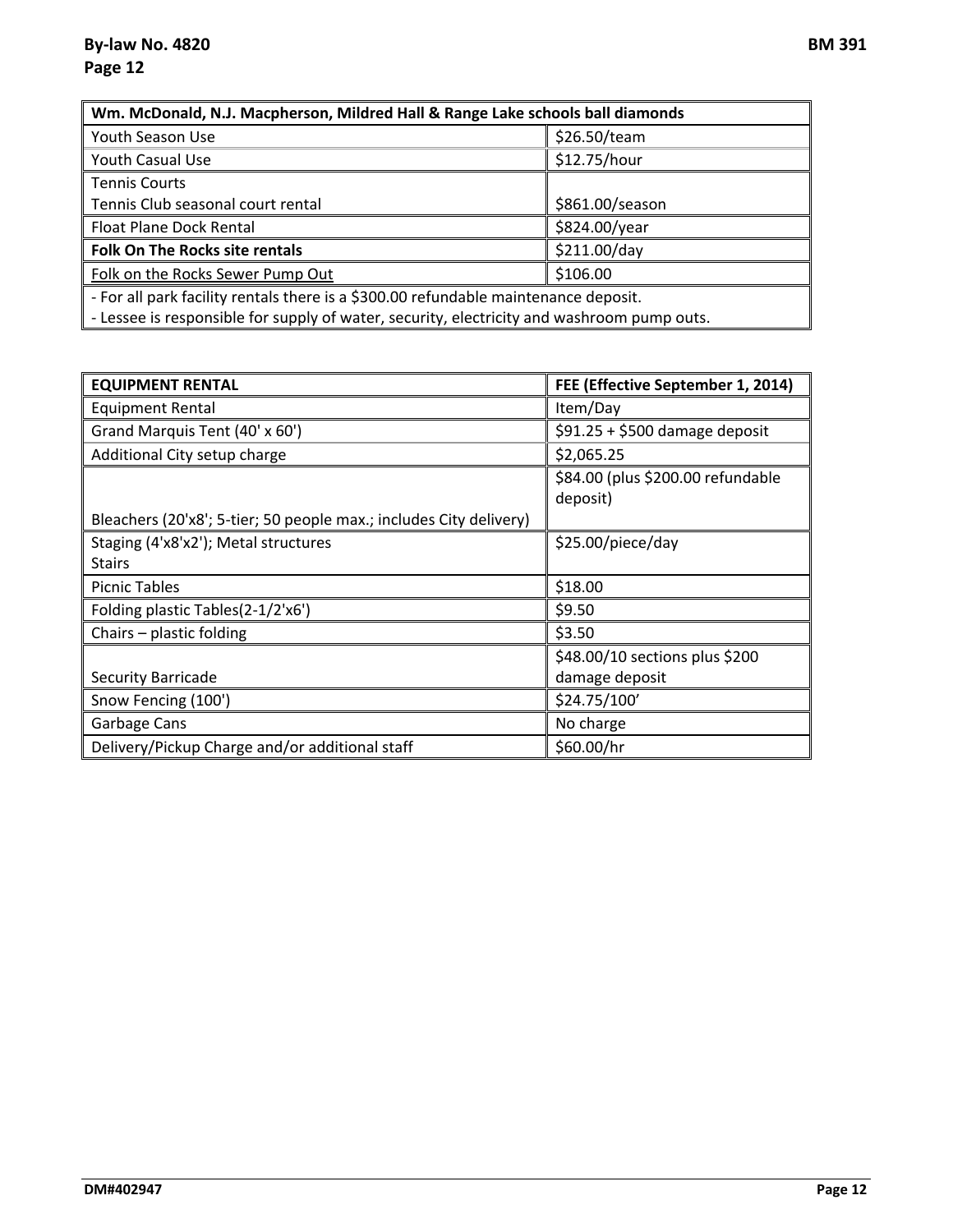| <b>PUBLIC LIBRARY</b>           | FEE (Effective September 1, 2014)   |
|---------------------------------|-------------------------------------|
| <b>Meeting Room</b>             |                                     |
| Non Profit Group                | No charge                           |
| For Profit Group                | \$353.00/day                        |
|                                 | \$176.50/half day                   |
|                                 | \$50.75/hour                        |
| Youth                           | \$10.50/hour                        |
| Youth/Adult                     | \$15.50/hour                        |
| Adult                           | \$20.50/hour                        |
| Writer's Room - For Profit User | \$10.50/hour                        |
| Internet use                    | \$5.00/hour (City Computer for use  |
|                                 | in excess of 1 hour)                |
|                                 | \$5.00/hour (Mobile devices for use |
|                                 | in excess of 2 hours)               |
| <b>Overdue Book Fines</b>       |                                     |
| Yellowknife Books               | \$0.10/day to a max. of \$5.00      |
| Inter-Library Loans             | \$1.00/day                          |
| Videos/DVD                      | \$1.00/day to a max. of \$10.00     |
| Membership Card                 | No charge                           |
| Replacement Card                | \$1.00/each                         |
| Xerox (black and white)         | \$0.20/copy                         |
| <b>Computer Printing</b>        | \$0.25/black and white copy         |
| Lost Materials                  | Replacement Cost + \$5.00           |
| Exam Invigilation               | \$48.00                             |

\*The Facility rental fees in Part 12 include an Infrastructure Replacement Fee as follows:

- Youth \$3.00 per rented hour at City Facility
- Youth/Adult \$4.25 per rented hour at City Facility
- Adult \$5.50 per rented hour at City Facility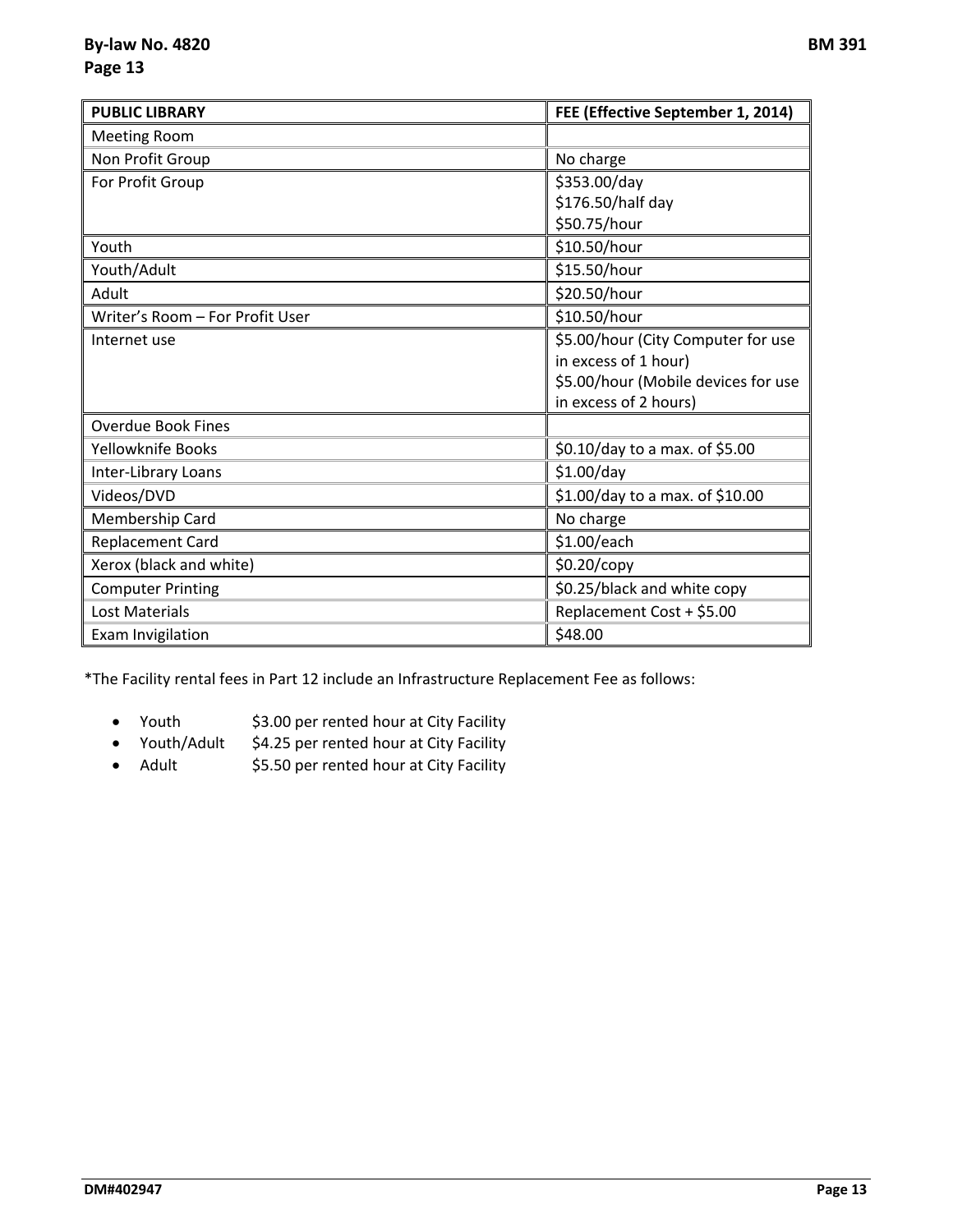#### **INTERPRETATION OF PART 12 of SCHEDULE "B"**

- PRE-SCHOOL means a person 2-6 years of age and younger and includes a 'tot' for Parent/Tot Skating.
- YOUTH means a person between 7 and 12 years of age.
- **STUDENT** means a person between 13 and 17 years of age; or a person who holds a valid student card.
- ADULT means a person between 18-59 years of age.
- SENIOR means a person 60 years of age and older.
- FAMILY means two adults in addition to their biological or adoptive children who are 18 years of age or younger and who reside at the same residence.
- PLAY GROUP means one adult and up to a maximum of 4 children.
- PRIME TIME means those hours from 4:00 p.m. to midnight on weekdays, and from 8:00 a.m. to midnight on Saturday and Sunday.
- NON-PRIME TIME means those hours from midnight to 4:00 p.m. on weekdays, and from midnight to 8:00 a.m. on Saturday and Sunday.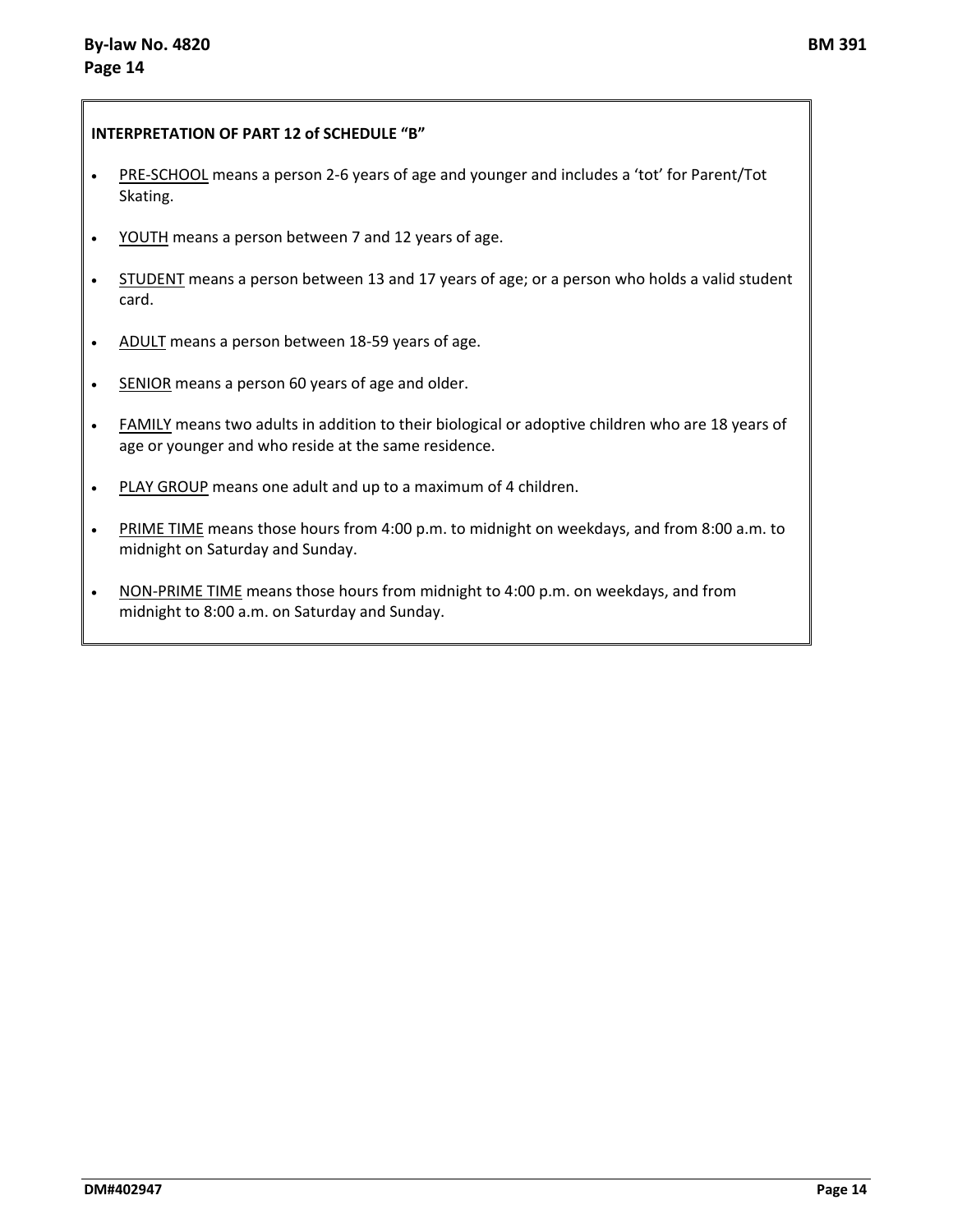### **PART 15** – Water and Sewer Rates (Water and Sewer Services By‐law No. 4663 (Schedule A))

| <b>SERVICE</b>                                            | <b>FEE</b>                                                  |                                                             |  |
|-----------------------------------------------------------|-------------------------------------------------------------|-------------------------------------------------------------|--|
|                                                           | Effective as of January 1, 2014                             | Effective as of January 1, 2015                             |  |
| <b>Piped Water Access Fee</b><br>(as per section $1(a)$ ) | \$7.35 per Equivalent Residential<br>Unit ("ERU") per month | \$7.72 per Equivalent Residential Unit<br>("ERU") per month |  |

|                            |                      | <b>Public Piped Service Users (Demand)</b>        |                                    |                                        |
|----------------------------|----------------------|---------------------------------------------------|------------------------------------|----------------------------------------|
| [as per section $1(b)$ ])  | Monthly Demand Ratio | (applies)<br>whether or not any water is consumed |                                    |                                        |
| <b>Size of Water Meter</b> |                      |                                                   | <b>Monthly Demand Charge</b>       |                                        |
| Imperial                   | <b>Metric</b>        | Capacity                                          | Effective as of January 1,<br>2014 | <b>Effective as of January 1, 2015</b> |
| (inches)                   | (mm)                 |                                                   |                                    |                                        |
| 5/8                        | 16                   | $\overline{2}$                                    | \$9.12                             | \$9.58                                 |
| $\frac{3}{4}$              | 19                   | 3                                                 | \$13.68                            | \$14.36                                |
| $\mathbf 1$                | 25                   | 5                                                 | \$22.79                            | \$23.93                                |
| $1\frac{1}{2}$             | 38                   | 11                                                | \$50.13                            | \$52.64                                |
| $\overline{2}$             | 50                   | 19                                                | \$86.59                            | \$90.92                                |
| $\overline{3}$             | 75                   | 42                                                | \$191.40                           | \$200.97                               |
| $\overline{4}$             | 100                  | 74                                                | \$337.25                           | \$354.11                               |
| 6                          | 150                  | 170                                               | \$774.75                           | \$813.49                               |
| 8                          | 200                  | 300                                               | \$1,367.21                         | \$1,435.57                             |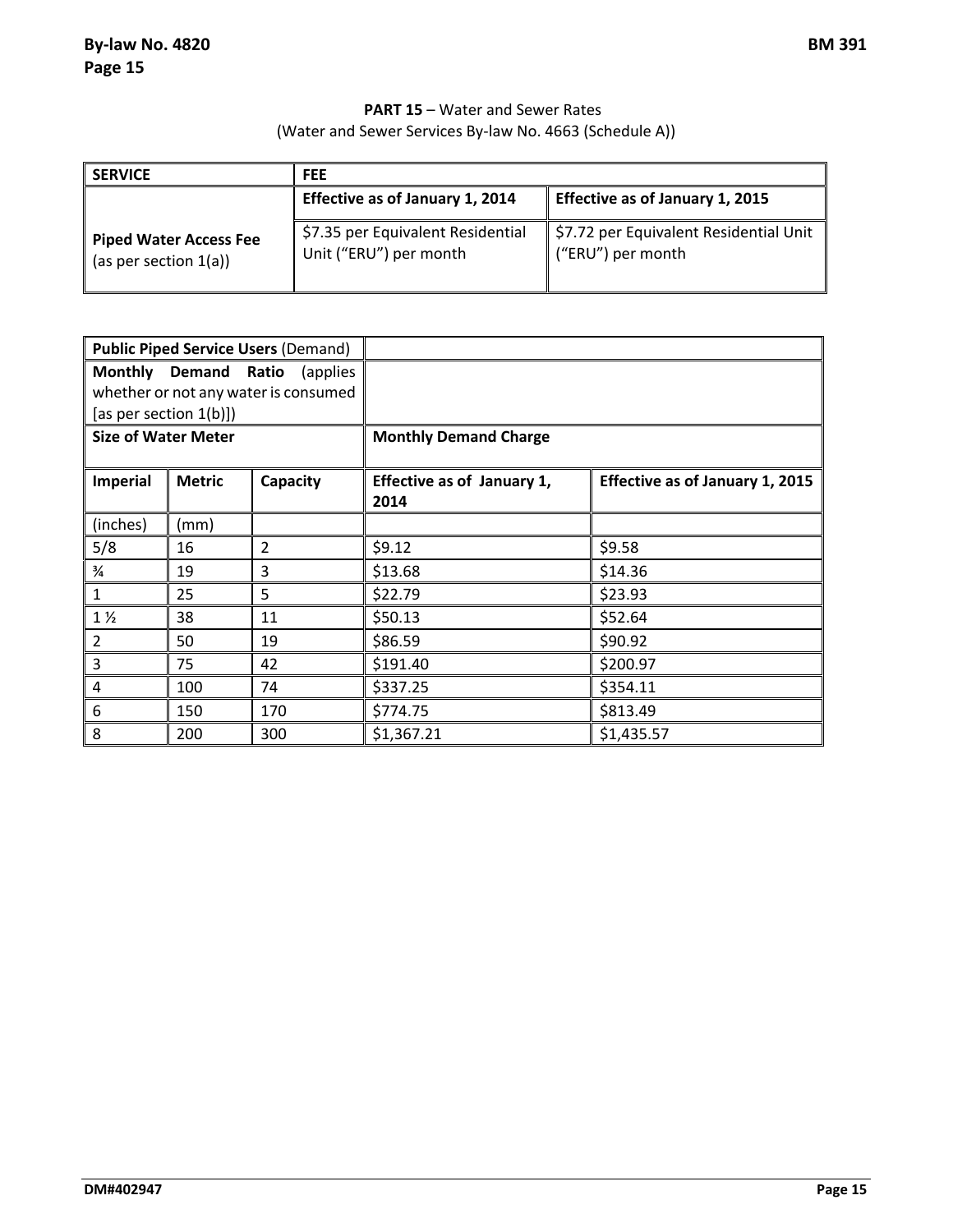| <b>Water Consumption Volume</b>                                             | <b>FEE</b>                        |                                      |
|-----------------------------------------------------------------------------|-----------------------------------|--------------------------------------|
|                                                                             | <b>Effective January 1, 2014</b>  | <b>Effective January 1, 2015</b>     |
| per 1, cubic metre or 1,000 litres                                          | \$3.33                            | \$3.50                               |
| Exception:                                                                  |                                   |                                      |
| for<br>water<br>consumed<br>construction                                    | \$1.67                            | \$1.75                               |
| purposes per 1 cubic metre or 1,000 litres                                  |                                   |                                      |
| (as per section 2)                                                          |                                   |                                      |
| <b>SERVICE</b>                                                              | <b>FEE</b>                        |                                      |
| <b>Unmetered</b><br>Users/Flat<br>Rate<br>(not                              |                                   |                                      |
| otherwise addressed in this Part [as per                                    |                                   |                                      |
| section B1])                                                                |                                   |                                      |
| Single Family Residential Water Users                                       | \$139.76 per month                | \$146.75 per month                   |
| (which<br>based<br>is<br>on<br>an<br>average                                |                                   |                                      |
| consumption of 34.125 cubic metres or<br>34,125 litres [as per section B1]) |                                   |                                      |
|                                                                             |                                   |                                      |
| <b>Water Delivery/Sewage Pumpout</b>                                        |                                   |                                      |
| Users in residentially zoned areas                                          | <b>FEE</b>                        |                                      |
| within the City                                                             |                                   |                                      |
|                                                                             | <b>Effective January 1, 2014</b>  | <b>Effective January 1, 2015</b>     |
| access fee per month (as per section C1)                                    | \$53.06                           | \$55.71                              |
| consumption for:                                                            |                                   |                                      |
| -first 3,300 gallons/15,000 litres per                                      | $-$ \$15.16 per                   | $-$ \$15.92 Per 1,000 gallons or per |
| month (as per section C1)                                                   | 1,000 gallons or per 4,550 litres | 4,550 litres                         |
|                                                                             |                                   |                                      |
| -over 3,300 gallons/15,000 litres per                                       | - \$86.44 per                     | $-$ \$90.76 Per 1,000 gallons or per |
| month (as per section C2)                                                   | 1,000 gallons or per 4,550 litres | 4,550 litres                         |
|                                                                             |                                   |                                      |

| Users in industrially and commercially<br>zoned areas within the City and<br>businesses in mixed use zones as<br>defined in the Zoning By-law (including | <b>FEE</b>                                           |                                                      |
|----------------------------------------------------------------------------------------------------------------------------------------------------------|------------------------------------------------------|------------------------------------------------------|
| all business and caretaker security<br>units[as per section C3])                                                                                         | <b>Effective January 1, 2014</b>                     | <b>Effective January 1, 2015</b>                     |
| Access fee per month (as per section<br>C3)                                                                                                              | \$151.50                                             | \$159.08                                             |
| consumption for:                                                                                                                                         |                                                      |                                                      |
| -first 3,300 gallons / 15,000 litres per<br>month                                                                                                        | $-$ \$15.16 per 1,000 gallons or<br>per 4,550 litres | $-$ \$15.92 Per 1,000 gallons or per<br>4,550 litres |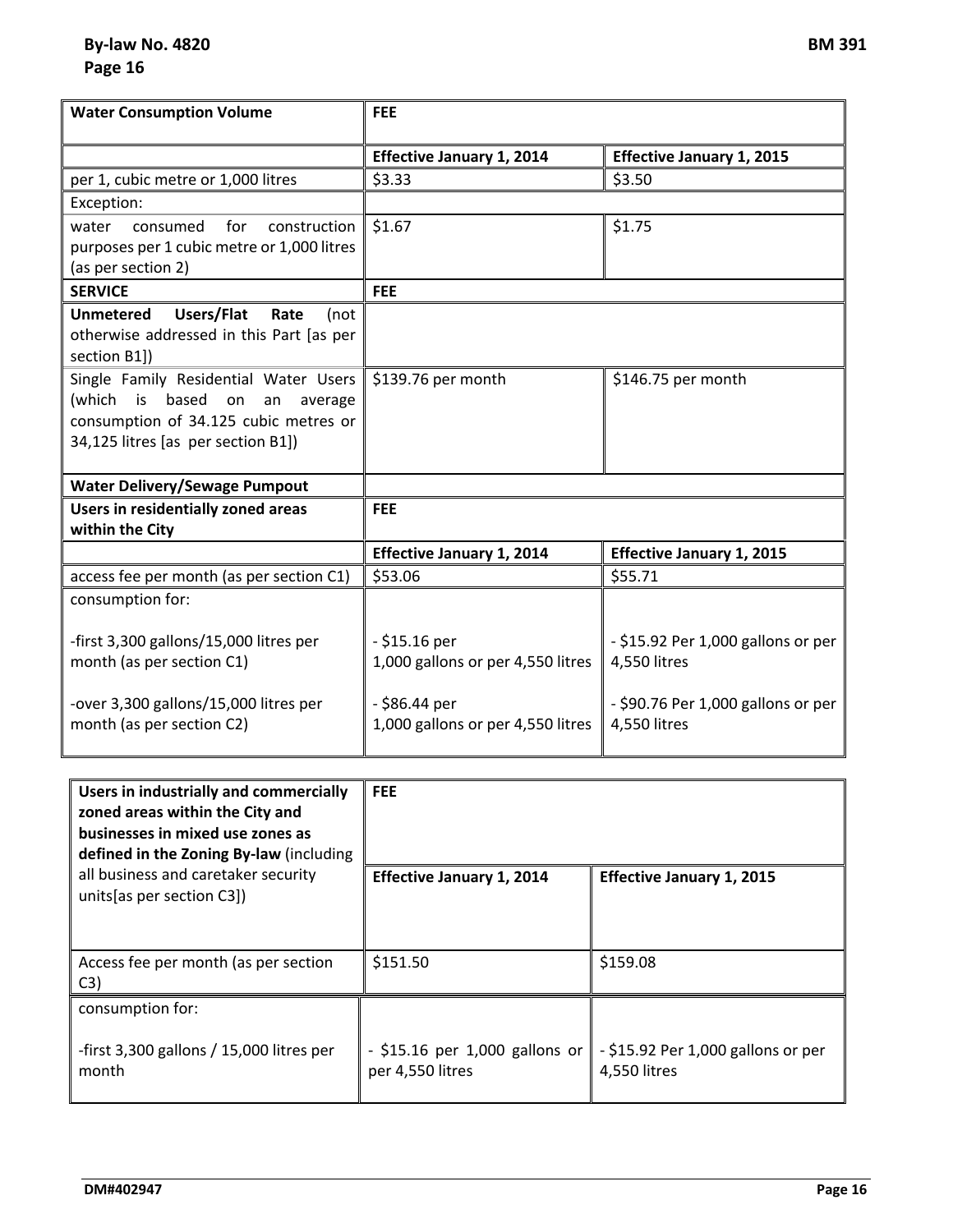**By‐law No. 4820 BM 391 Page 17**

| - over 3,300 gallons/15,000 litres per<br>month | - \$86.44 per<br>1,000 gallons or per 4,550 litres   4,550 litres | - \$90.76 Per 1,000 gallons or per                                   |
|-------------------------------------------------|-------------------------------------------------------------------|----------------------------------------------------------------------|
| <b>Bulk Sales</b> (as per section E)            | ∫ \$19.64 per 1,000<br>gallons/4,550 litres or portion<br>thereof | $\vert$ \$20.62 per 1,000 gallons/4,550<br>litres or portion thereof |

| <b>SERVICE</b>                                          | <b>FEE</b>                                             |
|---------------------------------------------------------|--------------------------------------------------------|
| Water Meter Fee (as per section H)                      |                                                        |
| - Effective January 1, 2014                             | \$129.00                                               |
| - Effective September 1, 2014                           | 100% cost recovery                                     |
| Connect or Disconnect Permit (as per section I)         |                                                        |
| - Effective January 1, 2014                             | \$40.00                                                |
| - Effective January 1, 2015                             | \$42.00                                                |
| <b>Utility Account Registration Fee (paper invoice)</b> |                                                        |
| - Effective January 1, 2014                             | \$33.00 per account                                    |
| - Effective January 1, 2015                             | \$35.00 per account                                    |
| <b>Utility Account Registration Fee (e-Billing)</b>     |                                                        |
| - Effective January 1, 2014                             | \$23.00 per account                                    |
| - Effective January 1, 2015                             | \$24.50 per account                                    |
| Infrastructure Replacement Levy (as per section K)      | \$10.50 per ERU per month                              |
|                                                         |                                                        |
| Capital cost to connect to public piped services (as    | Pro-rata share of capital cost of establishing public  |
| per section L)                                          | piped service calculated on basis of total cost of the |
|                                                         | project divided by the total square meters of the      |
|                                                         | affected properties multiplied by the square meters of |
|                                                         | each individual lot                                    |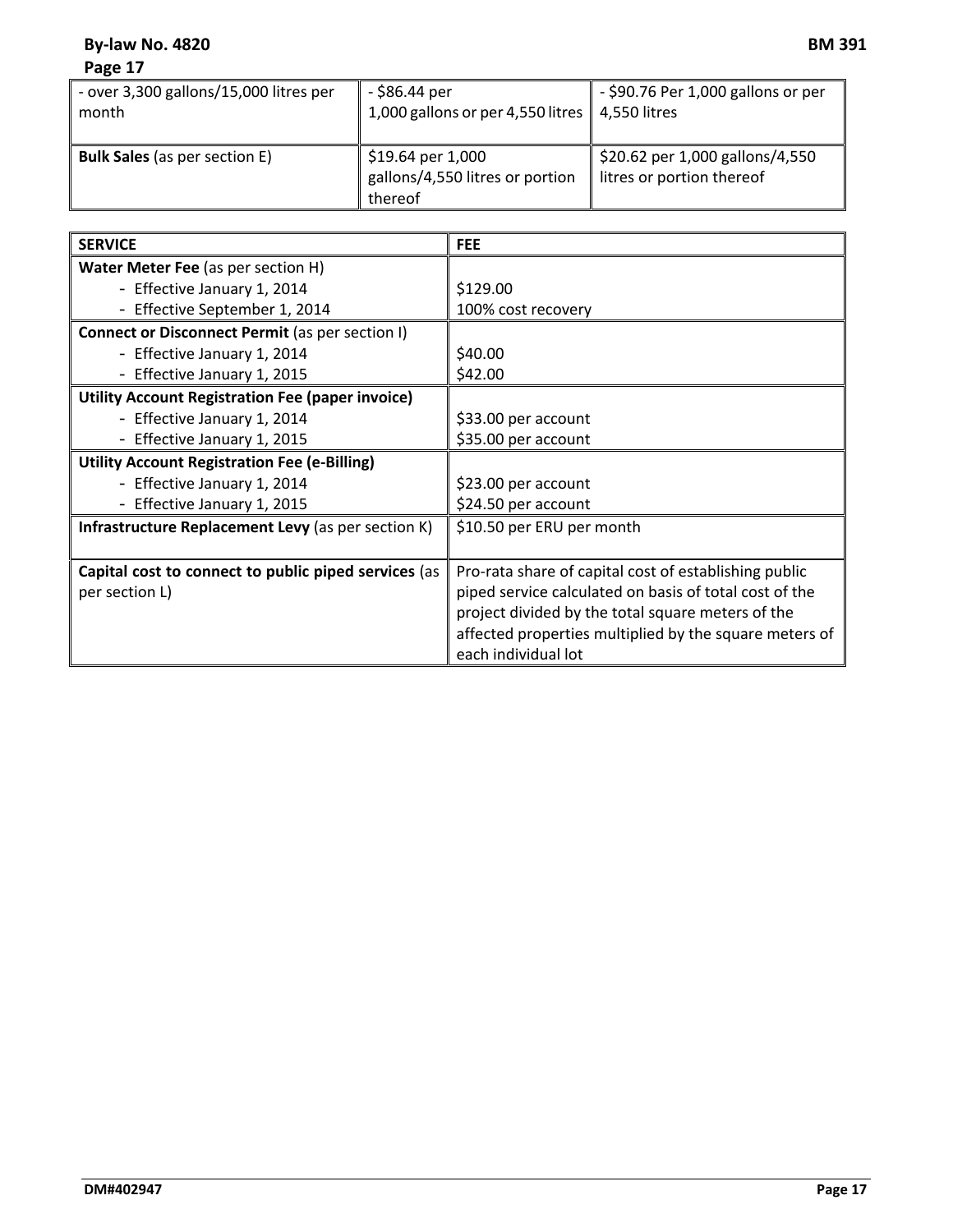| <b>PROGRAM OR SERVICE (Tipping Fees)</b>                     | FEE (All fees effective January 1, |
|--------------------------------------------------------------|------------------------------------|
|                                                              | 2015)                              |
| <b>COMMERCIAL RATES (for Commercial Vehicles</b>             |                                    |
| <b>Disposing of Solid Waste)</b>                             |                                    |
| <b>Commercial Waste</b>                                      | \$112.00 per tonne                 |
| Commercial Waste from outside of City boundaries (with prior | \$130.00<br>(550)<br>per<br>tonne  |
| approval of Senior Administrative Officer)                   | \$130/hour<br>minimum)<br>$+$      |
|                                                              | with<br>equipment<br>charge<br>a   |
|                                                              | minimum 1 hour if required         |
| <b>Mixed Loads</b>                                           | Charged at the higher rate         |
| Light Waste Loads                                            | \$11.00 minimum charge             |
| <b>Unsorted Recyclables</b>                                  | \$67.00 per tonne                  |
| <b>Sorted Recyclables</b>                                    | \$31.00 per tonne                  |
| Special Waste*                                               |                                    |
| <b>Construction Waste</b>                                    | \$82.00 per tonne                  |
| Contaminated Soils - Hydrocarbons                            | \$102.00 per tonne                 |
| <b>Contaminated Water</b>                                    | \$564.00 per tonne                 |
| <b>Cooking Grease</b>                                        | \$31.00 per tonne                  |
| Composting                                                   | \$31.00 per tonne                  |
| <b>Animal Carcasses:</b>                                     |                                    |
| -small                                                       | \$10.00 each                       |
| -large                                                       | \$20.00 each                       |
| Asbestos                                                     | \$160.00 per tonne (\$50.00        |
|                                                              | \$130/hour<br>minimum)<br>$+$      |
|                                                              | equipment charge, one hour         |
|                                                              | minimum charge                     |
| Other non-specified special waste                            | \$105.00 per tonne (\$50.00        |
|                                                              | minimum) +\$130/hr equipment       |
|                                                              | charge - one hour minimum          |
|                                                              | charge if equipment required       |
| <b>Scrap Steel</b>                                           | \$80.00 per tonne                  |
| Vehicles (that are being disposed of)                        | \$150.00 per vehicle               |
| <b>Oversized Load</b>                                        | \$25.00 per cubic metre            |
| White Goods (appliances)                                     |                                    |
| Refrigerator, Freezer                                        | \$70.00 each                       |
| Other                                                        | \$50.00 each                       |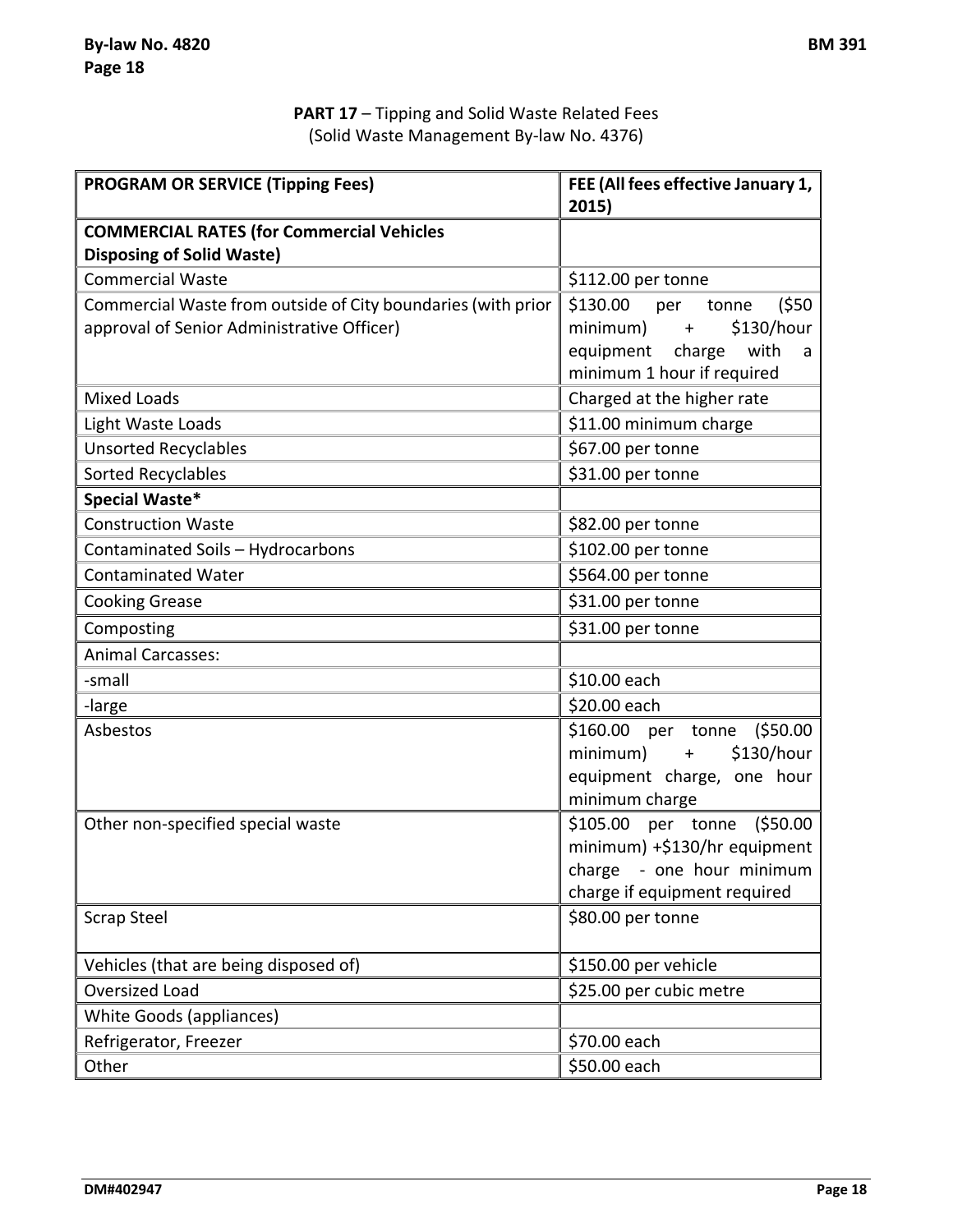| <b>PROGRAM OR SERVICE (Tipping Fees)</b>                                                       | <b>FEE</b>                  |
|------------------------------------------------------------------------------------------------|-----------------------------|
| Oil Tanks (up to 250 gallon) - Larger tanks will be accepted once                              | \$155.00 each               |
| the commercial establishment has cleaned and cut up the tank                                   |                             |
| as per the environmental guidelines                                                            |                             |
| <b>Propane Tanks</b>                                                                           |                             |
| Not more than 40 lbs                                                                           | \$6.00 each                 |
| More than 40 lbs                                                                               | \$75.00 each                |
| Good clean Scrap Wood (no fastenings/glues) not mixed with                                     | \$20.00 per tonne           |
| any other construction debris and/or garbage                                                   |                             |
| Non-contaminated Soil                                                                          | No charge                   |
| Wet Filled Lead Acid Batteries                                                                 | \$7.00 per battery up to 3  |
| up to 3 batteries per month                                                                    | batteries per month         |
| Tires (without rims)                                                                           |                             |
| -less than 20" in diameter                                                                     | \$10.00 per tire            |
|                                                                                                |                             |
| -greater than 20" up to 48"                                                                    | \$15.00 per tire            |
|                                                                                                |                             |
| Tree Branches, stumps, Roots and Logs                                                          | \$105.00 per tonne (minimum |
|                                                                                                | charge \$40.00)             |
| The fees and charges for special waste shall be charged on a Cost of Service basis rather than |                             |

**\*The fees and charges for special waste shall be charged on a Cost of Service basis rather than those set outin Part 17 in instances where the level of contamination orthe state ofthe waste is determined by the Senior Administrative Officer to be exceptional.** 

| <b>SOLID WASTE CONTRACTOR RATES (apply to the solid waste</b>   |                   |
|-----------------------------------------------------------------|-------------------|
| contractor when delivering waste to a solid waste site that has |                   |
| originated from multi-family unit and commercial premises in    |                   |
| the City)                                                       |                   |
| Multi-family Unit Premise or Commercial Premise Waste           | \$98.00 per tonne |
| Sorted Recyclables                                              | \$31.00 per tonne |
| Composting                                                      | \$31.00 per tonne |

| <b>RESIDENTIAL WASTE(TIPPING FEES)</b>                         | <b>FEE</b>                |
|----------------------------------------------------------------|---------------------------|
| (Residential vehicles disposing of residential waste, not      |                           |
| collected for compensation)                                    |                           |
| Vehicle Charge for the disposal of residential waste and other |                           |
| special waste such as yard waste, animal carcasses, computers  |                           |
| and monitors, construction waste, good clean scrap wood, &     |                           |
| tree branches/roots                                            | \$10.00 per vehicle       |
| Unsecured Load                                                 | \$55.00 additional charge |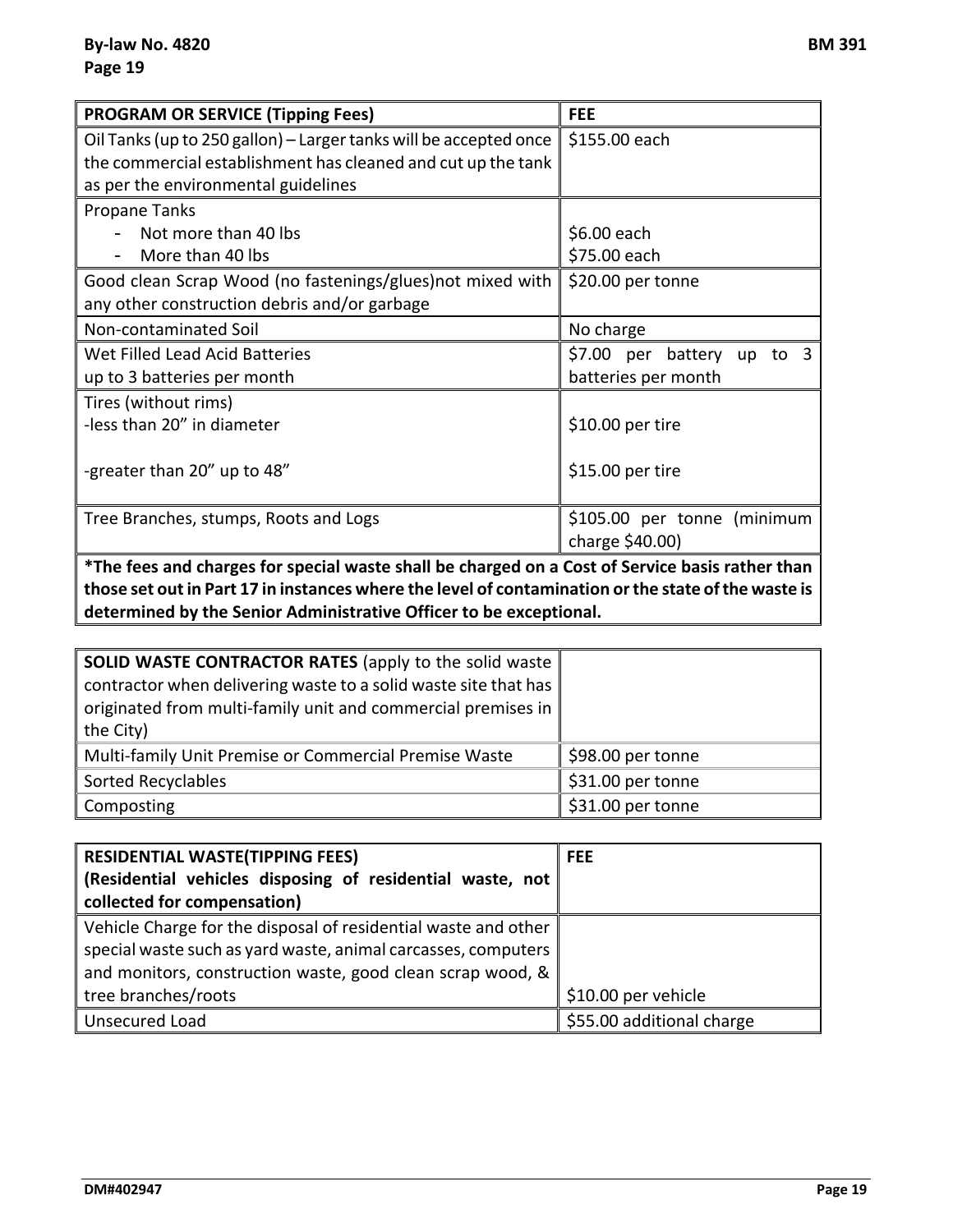| Special Waste*                                                                                      |                    |
|-----------------------------------------------------------------------------------------------------|--------------------|
| Tires (without rims)                                                                                |                    |
| less than 20" in diameter                                                                           | \$10.00 per tire   |
|                                                                                                     |                    |
|                                                                                                     |                    |
| from 20-48" in diameter                                                                             | \$15.00 per tire   |
| Wet filled Lead Acid Batteries                                                                      |                    |
| (up to 3 batteries per month)                                                                       | \$7.00 per battery |
| Oil tanks (up to 250 gallon)                                                                        |                    |
| larger tanks will be accepted once they have been cleaned and                                       | \$155.00 each      |
| cut as per environmental guidelines                                                                 |                    |
| Propane Tanks                                                                                       |                    |
| Not more than 40 lbs                                                                                | \$6.00 each        |
| More than 40 lbs                                                                                    | \$75.00 each       |
| White Goods (appliances)                                                                            |                    |
| -refrigerator, freezer                                                                              | \$70.00            |
|                                                                                                     |                    |
| -other                                                                                              | \$50.00            |
| Vehicles (that are being disposed of)                                                               | \$150.00           |
| *The fees and charges for special waste shall be charged on a Cost of Service basis rather than     |                    |
| those set out in Part 17 in instances where the level of contamination or the state of the waste is |                    |
| determined by the Senior Administrative Officer to be exceptional.                                  |                    |
| <b>Supplementary Tipping Rates</b>                                                                  | <b>Per Load</b>    |
| (applicable during any period that the weigh scale is                                               |                    |
| inoperable)                                                                                         |                    |
| 15 yard construction bin                                                                            | \$103.00           |
| 30 yard construction bin                                                                            | \$205.00           |
| Single Axle Towing Trailer                                                                          | \$58.00            |
| Tandem Axle Towing Trailer                                                                          | \$103.00           |
| Cube Van                                                                                            | \$103.00           |
| 1 Ton Truck                                                                                         | \$103.00           |
| 2 Ton Truck                                                                                         | \$143.00           |
| 3 Ton Truck                                                                                         | \$205.00           |
| 5 Ton Truck                                                                                         | \$360.00           |
| <b>Tandem Dump Truck</b>                                                                            | \$465.00           |

End Dump Truck \$565.00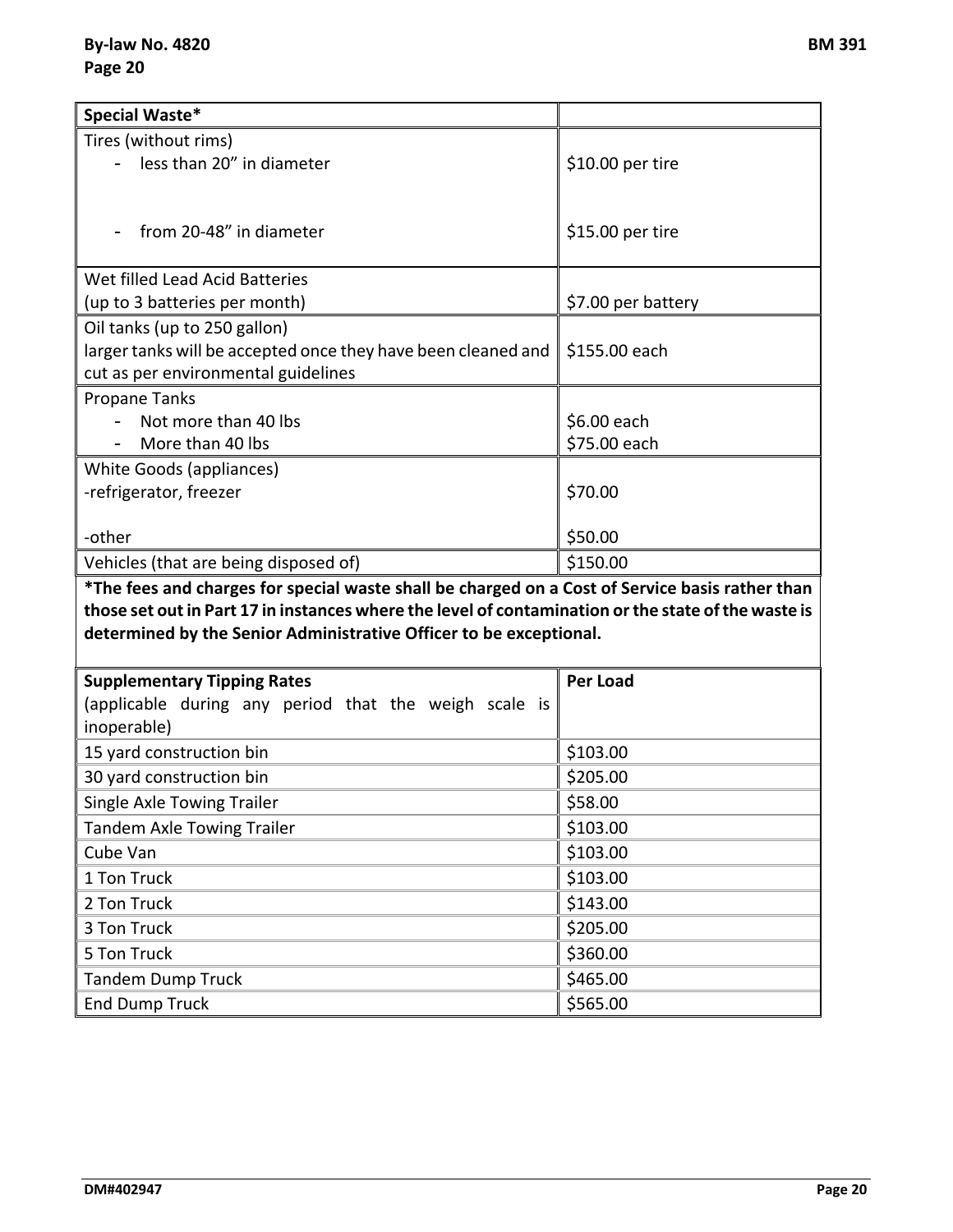| Tag Fee, Garbage Receptacle Limit & Solid Waste Levy |                                                                                                                  |
|------------------------------------------------------|------------------------------------------------------------------------------------------------------------------|
| Tag                                                  | $$1.50$ each                                                                                                     |
| Garbage Receptacle Limit                             | Garbage must be placed in the<br>City provided garbage receptacle<br>and the lid<br>must<br>close<br>completely. |
| Single Family Unit Solid Waste Levy                  | \$19.00 per month per premise                                                                                    |